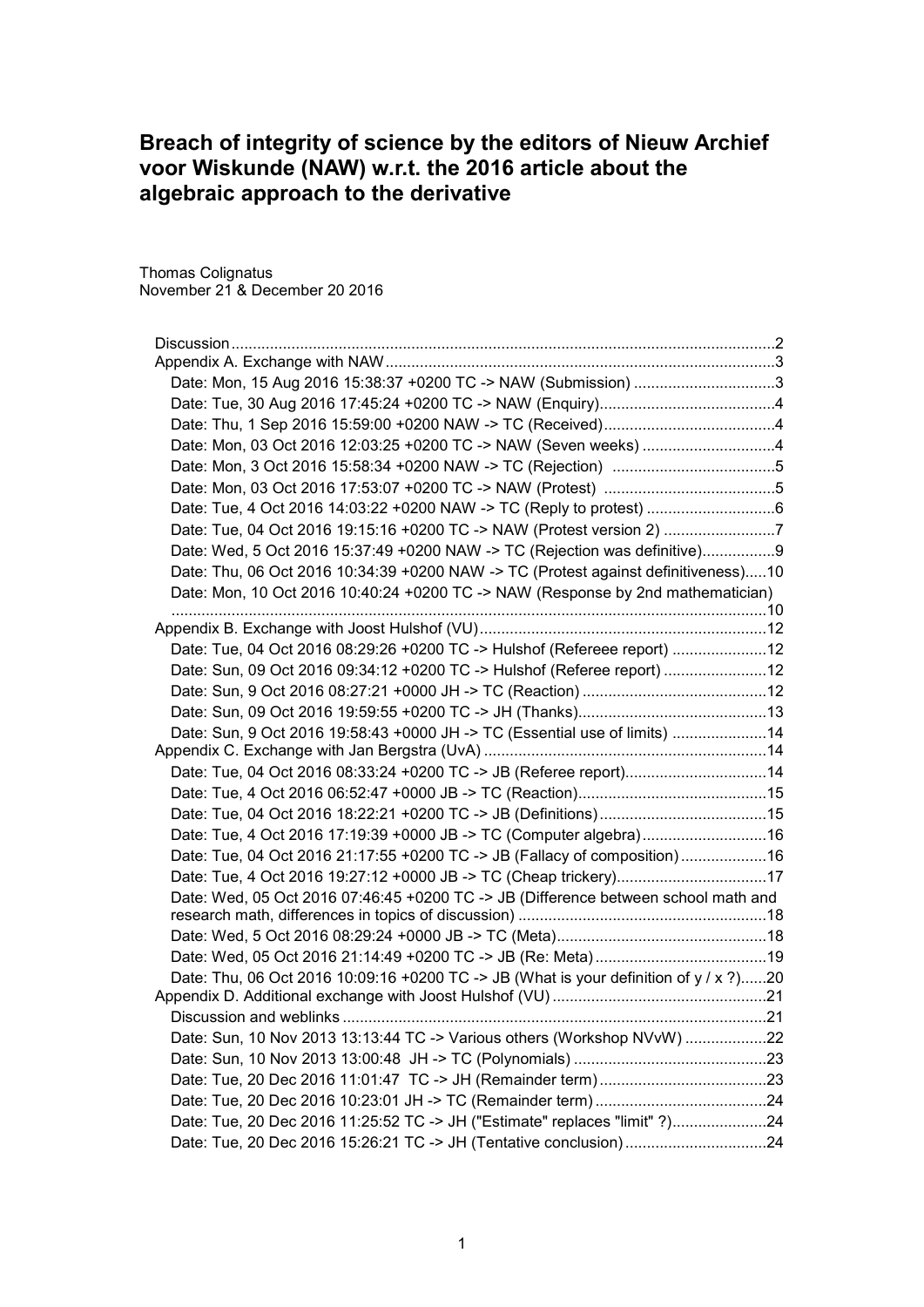# *Discussion*

You should be able to follow this discussion when you passed your A-level <sup>1</sup> highschool mathematics course on the derivative (in Holland VWO wiskunde B).  $\frac{2}{3}$ 

*Nieuw Archief voor Wiskunde* (NAW) <sup>3</sup> is the journal of the KWG, <sup>4</sup> the Royal Dutch Society for Mathematics. Chief editor in this episode is prof. dr. Jan van Neerven, member of the Analysis Group at TU Delft. <sup>5</sup>

In August 2016 I submitted to NAW an overview article about the algebraic approach to the derivative. <sup>6</sup> The approach is intended for education but research mathematicians might be interested in developing the foundations.  $^7$  The editor(s) rejected publication, while referring to a report by a referee,  $^8$  and neglecting my protest  $^9$  to this report in the process.

The rejection constitutes a breach of integrity of science:

- (1) The editors didn't follow proper refereeing procedure. When the referee rejected the paper, they gave full and only weight to this, and did not check its argumentation critically. NAW has given no other information on content other than the referee report. Instead, they should have given a judgement on this report (given the lack of quality of this referee report). <sup>10</sup> They should certainly have done so after I protested against the referee report with clear arguments why it was deficient. Instead their position is: rejected, case closed. (They refused to inform me that they actually read the submission themselves, so that they could compare it with the referee report and my protest.)
- (2) The editors neglected two reports that I collected from two external mathematicians who are independent from me. These others scanned my paper and looked at the referee report, and found it wanting. (These other mathematicians can be critical of my work for other reasons.)
- (3) The editors abused my work, and when I protested and stated that this is abuse, then they took the moral high ground that they regarded my protest as offensive. This is like when a girl is raped that you say that it is offensive when she screams in protest. The proper reaction would be to look into the abuse, and consider an apology. (The editors should be aware that I am a scientist. When people ask me about responses to my work then I must give full disclosure. Thus I am forced to refer to this abusive referee report too, even though it is abusive. Thus, when the editors allow this to happen, then they inflict damage to the scientific process of proper dissemination of information.)

Specialistische onderzoeksartikelen hebben een andere plaats in de literatuur en worden zonder verdere beoordeling geweigerd. Alle andere bijdragen worden inhoudelijk beoordeeld. Kwaliteit en relevantie voor de wiskunde zijn doorslaggevende criteria voor publicatie."

8 http://thomascool.eu/Papers/Math/Derivative/2016-10-03-Derivative-NAW-Refereereport.pdf<br><sup>9</sup> http://tbc

http://thomascool.eu/Papers/Math/Derivative/2016-10-03-Derivative-Reaction-Colignatus-To-NAW-Referee.html

https://boycottholland.wordpress.com/2016/10/12/letter-to-vsnu-and-others-on-membershipdues-and-open-access-publishing

 $\overline{a}$ 1 http://www.cie.org.uk/programmes-and-qualifications/cambridge-international-as-and-alevel-mathematics-9709

<sup>2</sup> https://en.wikipedia.org/wiki/Education\_in\_the\_Netherlands

<sup>3</sup> http://www.nieuwarchief.nl

<sup>4</sup> https://www.wiskgenoot.nl

<sup>5</sup> http://fa.its.tudelft.nl/~neerven

<sup>6</sup> http://thomascool.eu/Papers/Math/2016-08-14-An-algebraic-approach-to-the-derivative.pdf  $7$  Thus it would suit the objective of NAW: "Het Nieuw Archief publiceert bijdragen die interessant zijn voor een breed in wiskunde geïnteresseerd Nederlandstalig publiek.

<sup>&</sup>lt;sup>10</sup> See actually some suggestions of mine for Timothy Gowers: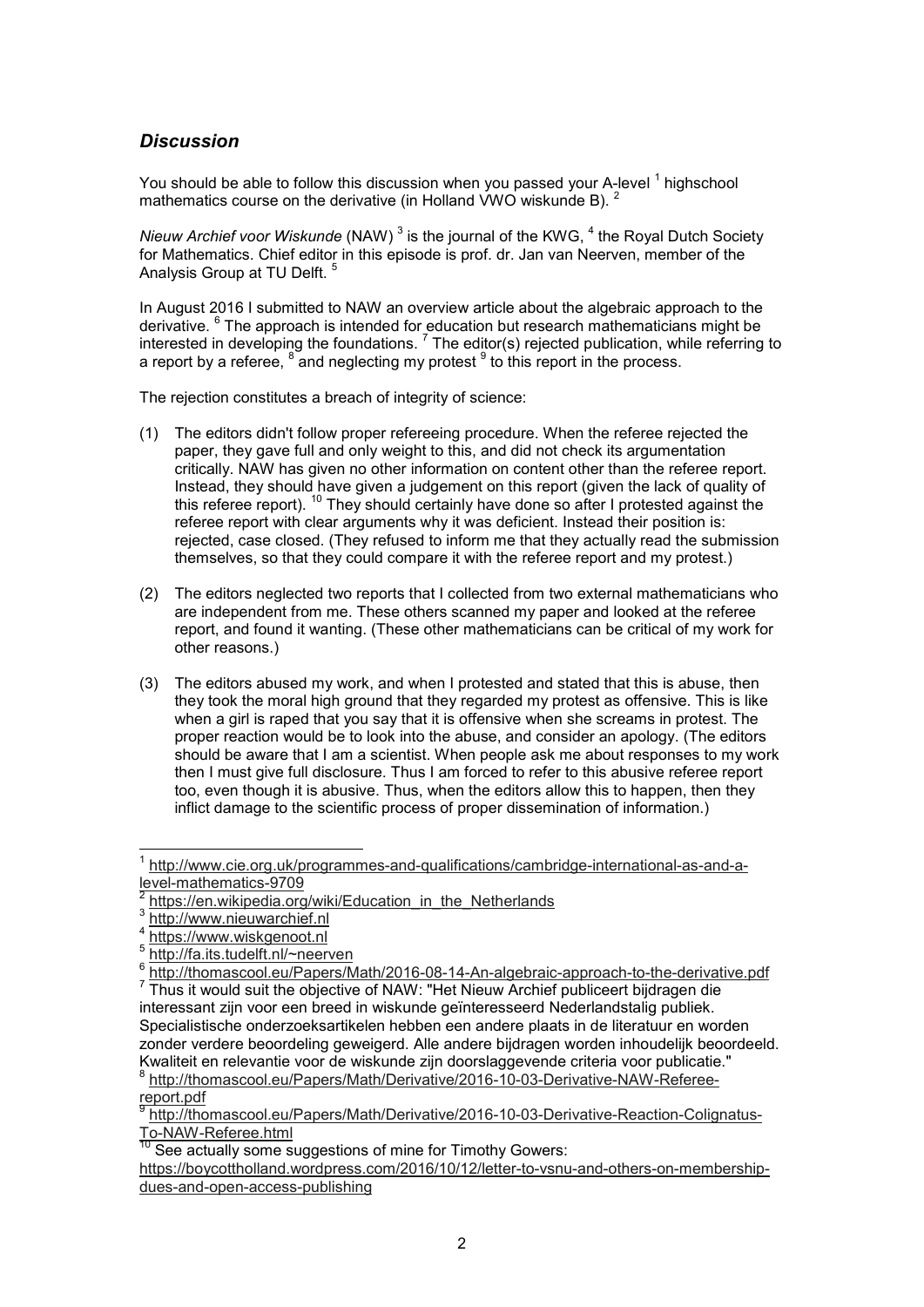(4) The editors state the untruth that they follow proper procedure, even when it has been explained to them that they don't follow proper procedure.

The situation is fairly horrible. NAW has a local function for the discussion in Holland. I have dealings with various mathematicians in this biotope, and a publication about this piece of research would help their understanding. Since the article is in English, it would also give a window for foreigners. This maltreatment blocks an important avenue and generates the noise of having to protest and document this protest on the internet.

Please observe that this maltreatment is endemic in circles of mathematics. An author from a field that uses mathematics differs from authors with a training in only mathematics. There is no other solution than that research mathematicians start respecting science.

PM. In 2015, chief editors R. Boucherie and J. van Neerven maltreated my paper on Paul of Venice and ZFC, as an earlier breach of scientific integrity. I must still document that case. <sup>12</sup>

The following contains the email exchange with NAW and the two external mathematicians. The exchange has been made anonymous as far as relevant. These comments apply:

- In the course of the exchange it appeared that I was not communicating with a responsible editor but with someone from the editorial office. Hence I have turned his name into "Firstname XYZ". At one instance the chief editor however replies.
- External mathematician Joost Hulshof allowed me to copy his statement to the editors. The matter is so obvious that I presume that he would not mind that I include it in this documentation as well.
- External mathematician Jan Bergstra is in breach of scientific integrity w.r.t. an earlier discussion partly on the same topic. I already published this earlier discussion, and the present exchange is an extension on this. (Indeed, he is breaching here again.)  $^{13}$

### **Addendum December 20 2016**

It now appears that Joost Hulshof has misstated the case. It makes the case rather complex again. Probably it is clearest when I present this new development in **Appendix D.**

# *Appendix A. Exchange with NAW*

## **Date: Mon, 15 Aug 2016 15:38:37 +0200 TC -> NAW (Submission)**

To: Redactie NAW From: Thomas Cool / Thomas Colignatus Subject: Mogelijke bijdrage: "An algebraic approach to the derivative" **Attachment** 

Geachte redactie,

Gaarne bied ik bijgaand artikel aan ter publicatie in NAW.

Gangbaar werk ik in Word. Ik heb uw aanlevercondities gezien. Bij acceptatie kan ik kijken of ik het in latex kan omzetten.

Mijn hoop is dat het bij publicatie meteen online komt, en niet een jaar hoeft te wachten.

Met vriendelijke groet,

 $\overline{a}$ 

http://thomascool.eu/Papers/Math/Index.html

<sup>12</sup> http://thomascool.eu/Papers/FMNAI/Index.html

<sup>13</sup> http://thomascool.eu/Papers/Math/JB/Index.html

<sup>14</sup> http://thomascool.eu/Papers/Math/2016-08-14-An-algebraic-approach-to-the-derivative.pdf (a blank in the file name has been replaced with a dash)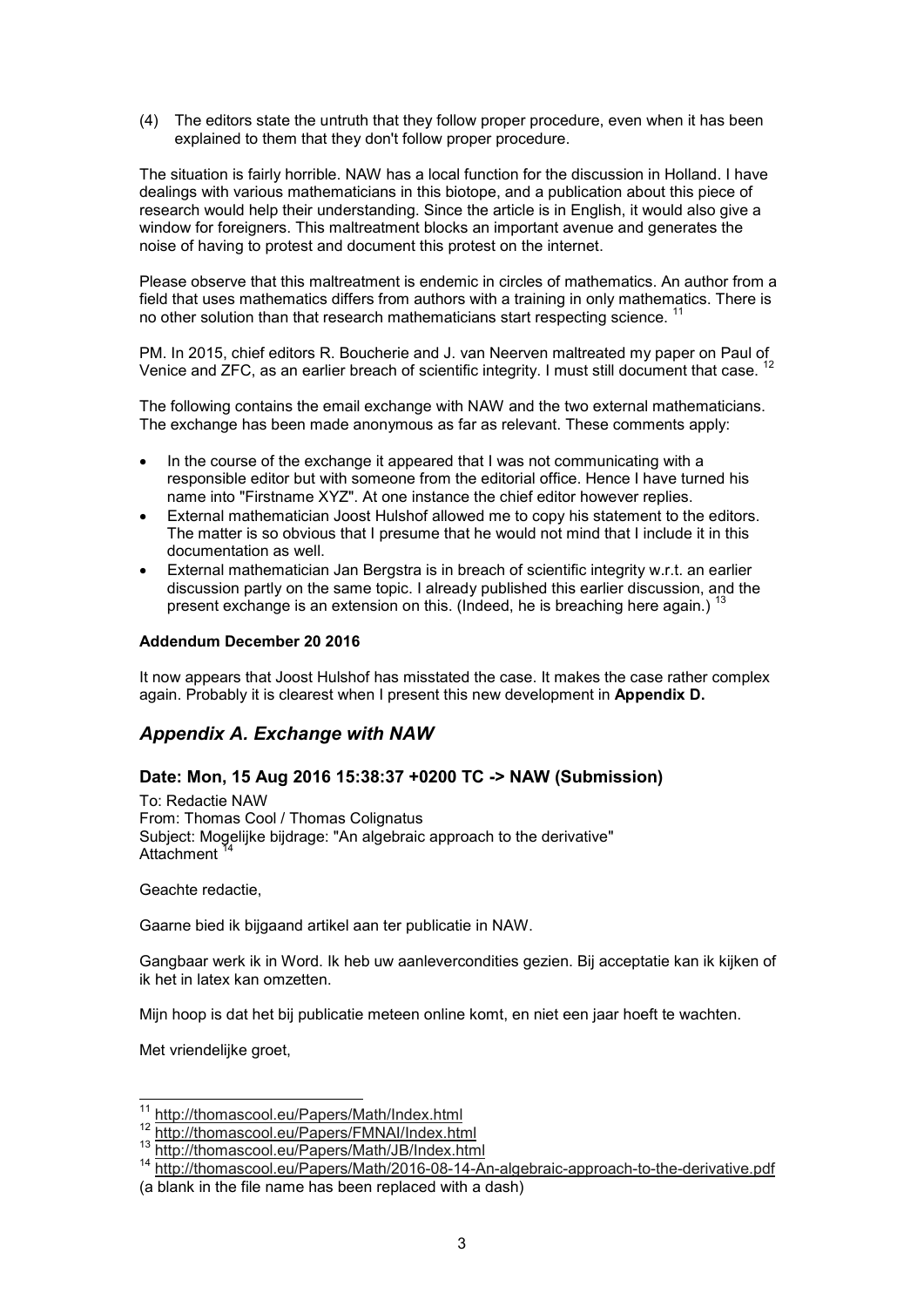Thomas Cool / Thomas Colignatus Econometrist (Groningen 1982) en leraar wiskunde (Leiden 2008) Scheveningen

## **Date: Tue, 30 Aug 2016 17:45:24 +0200 TC -> NAW (Enquiry)**

To: Redactie NAW From: Thomas Cool / Thomas Colignatus Subject: Re: Mogelijke bijdrage: "An algebraic approach to the derivative"

Geachte redactie,

Mag ik u vragen of de inzending goed is aangekomen ?

In 2015 kreeg ik bij een inzending binnen twee weken antwoord dat deze naar een referee werd gezonden, maar wellicht speelt hier de vakantie een rol ?

Met vriendelijke groet,

Thomas Cool / Thomas Colignatus Econometrist (Groningen 1982) en leraar wiskunde (Leiden 2008) Scheveningen

> At 2016-08-15 15:38, Thomas Cool / Thomas Colignatus wrote: Geachte redactie,

(....)

# **Date: Thu, 1 Sep 2016 15:59:00 +0200 NAW -> TC (Received)**

From: Redactie NAW To: Thomas Cool / Thomas Colignatus Subject: RE: Mogelijke bijdrage: "An algebraic approach to the derivative"

Geachte meneer Cool,

Hierbij bevestig ik dat uw inzending goed is aangekomen. Zodra de hoofdredactie tot een besluit gekomen is, hoort u van ons.

Met vriendelijke groet, Firstname XYZ Eindredacteur NAW

## **Date: Mon, 03 Oct 2016 12:03:25 +0200 TC -> NAW (Seven weeks)**

To: Redactie NAW From: Thomas Cool / Thomas Colignatus Subject: RE: Mogelijke bijdrage: "An algebraic approach to the derivative"

Geachte heer XYZ,

Dank u voor uw melding hieronder.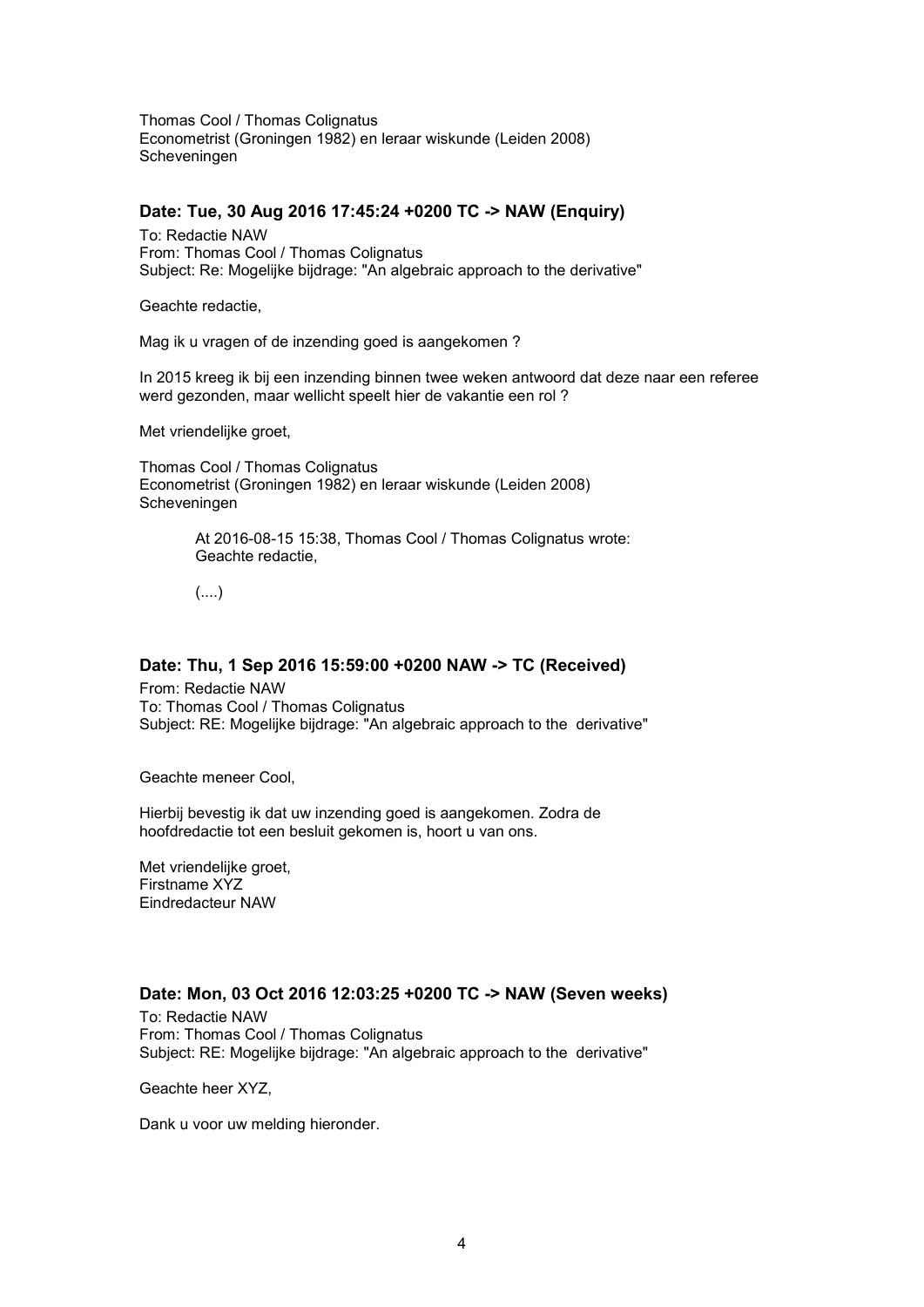Inmiddels is het zeven weken geleden dat ik het artikel inzond. Wanneer men niet snel tot een besluit komt, zijn er wellicht vragen ? Of is het al naar een referee en is het wachten daarop ?

Met vriendelijke groet,

Thomas Cool / Thomas Colignatus Econometrist en leraar wiskunde

(...)

### **Date: Mon, 3 Oct 2016 15:58:34 +0200 NAW -> TC (Rejection) <sup>15</sup>**

From: Redactie NAW To: Thomas Cool / Thomas Colignatus Subject: RE: Mogelijke bijdrage: "An algebraic approach to the derivative" Attachment

Beste meneer Cool,

Ik heb inmiddels antwoord van de redactie. De redactie heeft uw stuk in overweging genomen en voorgelegd aan een referent. Van de referent ontving de redactie bijgaand rapport. De redactie is het eens met het oordeel van de referent dat het stuk niet geplaatst kan worden in het NAW.

Het spijt me u te moeten teleurstellen.

Met vriendelijke groet, Firstname XYZ Eindredacteur NAW

## **Date: Mon, 03 Oct 2016 17:53:07 +0200 TC -> NAW (Protest) <sup>17</sup>**

To: Redactie NAW From: Thomas Cool / Thomas Colignatus Subject: RE: Mogelijke bijdrage: "An algebraic approach to the derivative"

Dear Mr. XYZ,

 $\overline{a}$ 

I have read the referee report. My rejoinder:

(1) Where the referee claims that the discussion about division is confused with algorithmic aspects, my exposition however holds that the traditional approach is confused, and that there is more clarity in distinguishing traditional and algebraic approaches. Thus, the referee misrepresents my argument. The example taken from a ring of polynomials is irrelevant as I

 $^{\rm 15}$  Given the reaction on the very same date, it is conceivable that the chief editor glanced at the paper and wrote a dismissive "referee report". Such wild accusations will not help the situation however. It would be better when the referee gives full disclosure: who is blocking this fine paper with such bad refereeing ? Does the referee actually know about the criticism, or has NAW not passed on the information to him or her ?

<sup>16</sup> http://thomascool.eu/Papers/Math/Derivative/2016-10-03-Derivative-NAW-Refereereport.pdf

Also available here: http://thomascool.eu/Papers/Math/Derivative/2016-10-03-Derivative-Reaction-Colignatus-To-NAW-Referee.html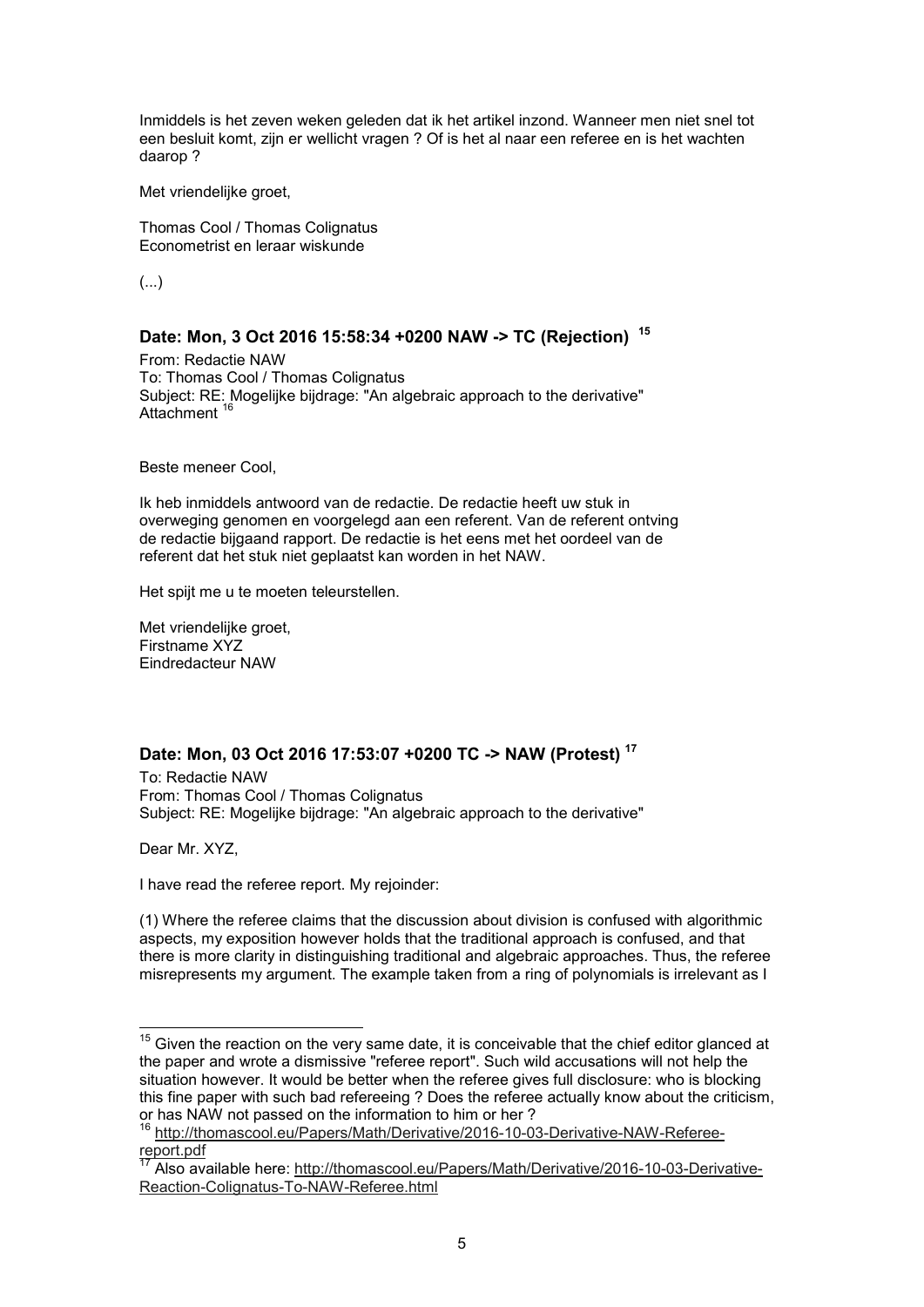clearly refer to the Reals, which is a Field, where it matters whether the denominator is zero or not. This misrepresentation is disguisting.

(2) The question of the derivative of Sin[x] is discussed in "Conquest of the Plane", one of the references, and nicely solved in the new manner. The approach uses logic and no limits. It should have been simple to check that. The referee could have asked me but I received no such question. It is rather insulting that it is suggested that I would not have thought about Sin[x].

(3) On Abs[x], my training at Groningen in 1974 was that there is a left derivative and a right derivative, and that these differ, whence the derivative at 0 is undefined. The new approach suggests Sgn[x]. It is curious that the referee claims that it already is Sgn[x]. "Differentiable" and "having a derivative" are synonimous. I will not use SageMath as an authority but these definitions are standard. The problem that the referee sees is another error on his or her part.

#### https://www.sagemath.org/calctut/differentiability.html

I hope that you agree that my rejoinder is to the point. A suggestion is to ask the referee for a reply.

PM 1. I am actually amazed that you accepted this referee report. My impression is that you did not read the paper and fully relied on the false information that the referee provided. Is this true ? Let me ask you whether the editors actually read the paper, to be able to judge on the referee report.

PM 2. The quality of refereeing is so abysmal that I don't think that the referee will apologize. Every mathematician should be able to see that this is a fine paper. You better publish and see how the reactions will be. But let me await your response.

Kind regards,

Thomas Cool / Thomas Colignatus Econometrician and teacher of mathematics

## **Date: Tue, 4 Oct 2016 14:03:22 +0200 NAW -> TC (Reply to protest)**

From: Redactie NAW To: Thomas Cool / Thomas Colignatus Subject: RE: Mogelijke bijdrage: "An algebraic approach to the derivative"

Geachte heer Cool,

Zoals bij ieder tijdschrift in het wetenschappelijk segment heeft ook bij ons de redactie de bevoegdheid artikelen af te wijzen op grond van haar eigen oordeel en/of het oordeel van een referent. Deze procedure is in het onderhavige geval correct toegepast. Voor de inhoudelijke motivatie van de afwijzing van uw artikel verwijzen we dan ook naar het referentenrapport.

Indien u het met de bovengenoemde gang van zaken niet eens bent dient u een andere weg te bewandelen om uw werk openbaar te maken. De redactie van het NAW heeft meer dan genoeg van uw grove taakgebruik ('disgusting', 'insulting', 'abysmal') en wensen met u niet langer op deze voet te communiceren. E-mails die de in het openbare leven gebruikelijke normen van beschaafde omgang niet respecteren zullen wij voortaan geheel negeren.

Wij vertrouwen erop u hiermee voldoende geïnformeerd te hebben.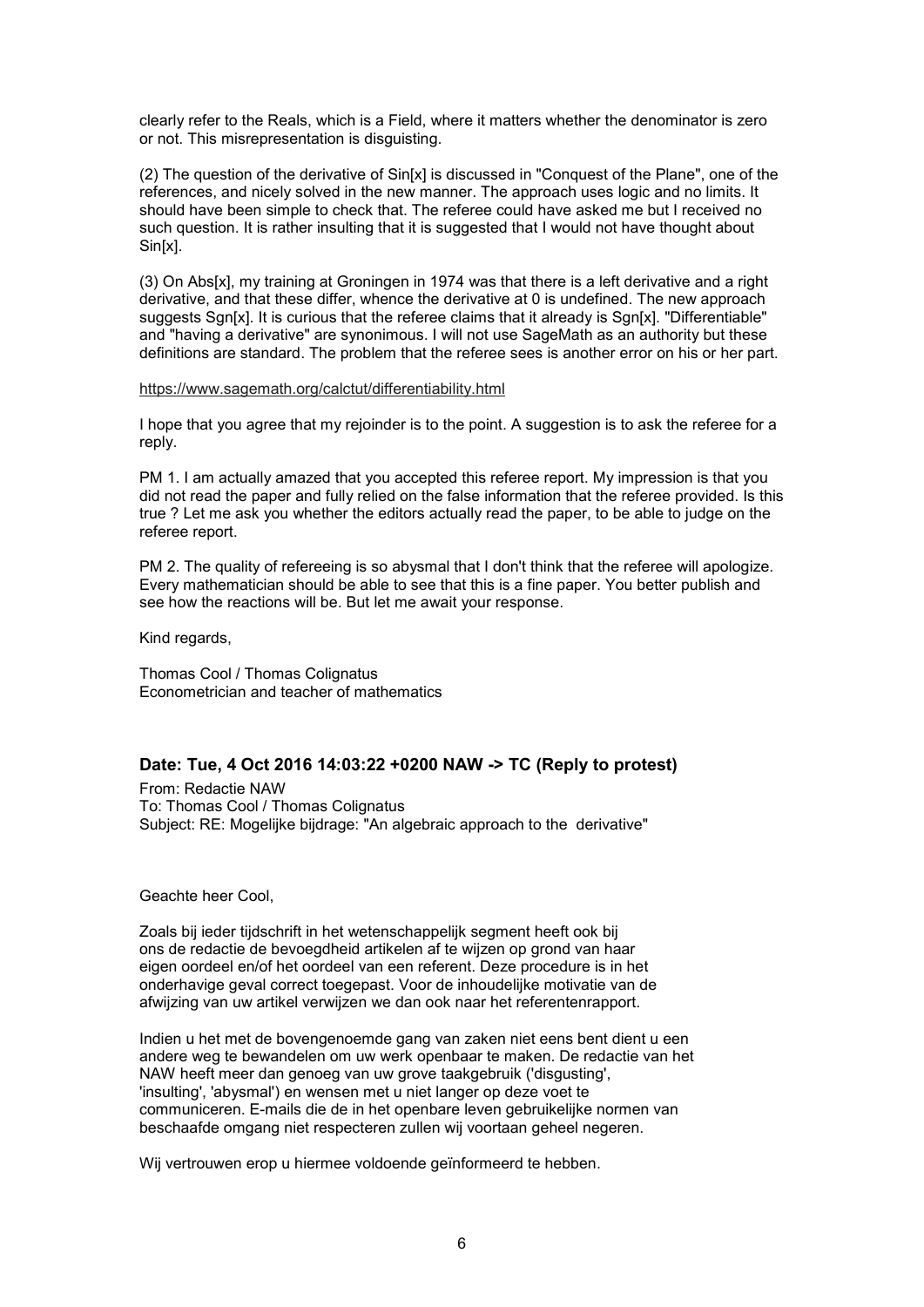De NAW-hoofdredactie 18

## **Date: Tue, 04 Oct 2016 19:15:16 +0200 TC -> NAW (Protest version 2)**

To: Redactie NAW From: Thomas Cool / Thomas Colignatus Subject: N.a.v. uw protest t.a.v. het taalgebruik - RE: Mogelijke bijdrage: "An algebraic approach to the derivative"

Geachte heer XYZ,

Het is geenszins mijn bedoeling geweest u of iemand anders voor het hoofd te stoten.

Mocht dit zo zijn overgekomen dan bied ik u daarvoor mijn excuses aan.

Ik heb slechts helder willen aangeven hoe ik ernaar kijk.

Het is werkelijk ook niet een emotionele opwelling van een auteur die zijn werk mishandeld ziet.

Het is wat in het Engels ook wel "sheer intellectual outrage" wordt genoemd. Het is een rationeel verwerpen dat wat hier gebeurt werkelijk niet zo kan en indruist tegen de wetenschap. Het is geen grof taalgebruik, zoals u het noemt, maar een exacte diagnose die zich perfect laat verdedigen.

Ik heb een andere wiskundige gevraagd wat hij van het rapport vindt. Ik citeer: "Dag Thomas, ik ben het met je eens dat op dit refereerapport wat aan te merken valt. De bewering van de referee "in a commutative ring" dat a/b = c niet anders betekent dan dat a = b.c suggereert dat  $0/0$  = 1 waar zou zijn "in de wiskunde". Dat geloof ik niet.  $(...)$ " <sup>19</sup>

Mijn aanpak op dit punt is steeds geweest dat voor mij de procedure in Mathematica Simplify[y / x] volstaat. Voor de definitie daarvan verwijs ik naar Wolfram Research Inc. Het is mij een raadsel waarom de referent deze verwijzing niet accepteert. Het is een wereldwijd gebruikt pakket en het voldoet voor mijn artikel.

Ook heeft Richard Gill in zijn boekbespreking in NAW besproken hoe ik de goniometrie aanpak. De boekbespreking wordt in de referenties genoemd, en het is curieus dat de referent niet de moeite heeft genomen om in ieder geval die boekbespreking erbij te betrekken:

### http://www.nieuwarchief.nl/serie5/pdf/naw5-2012-13-1-064.pdf

Richard denkt nog dat ik hier stiekem toch nog limieten gebruik, vandaar dat ik in mijn email aan u van gisteren nog benadruk dat ik voor de sinus toch wel degelijk logica en geen limieten gebruik. Het blijft algebra.

U schrijft het eens te zijn met de conclusie dat het artikel niet geplaatst zou kunnen worden, maar u schrijft niet dat u het eens bent met de overwegingen die de referent geeft. Dat is een subtiel verschil.

Mijn cruciale vraag was of u het artikel heeft gelezen. U geeft daarop geen antwoord.

 $\overline{a}$ 

 $18$  This must be from professor J. van Neerven, chief editor and not the end-editor.

<sup>19</sup> See Jan Bergstra below, October 4.

 $20$  See the discussion with Bergstra that this statement is for mathematics education, and not intended as a claim for mathematics. Observe that NAW occasionally reports on math ed issues.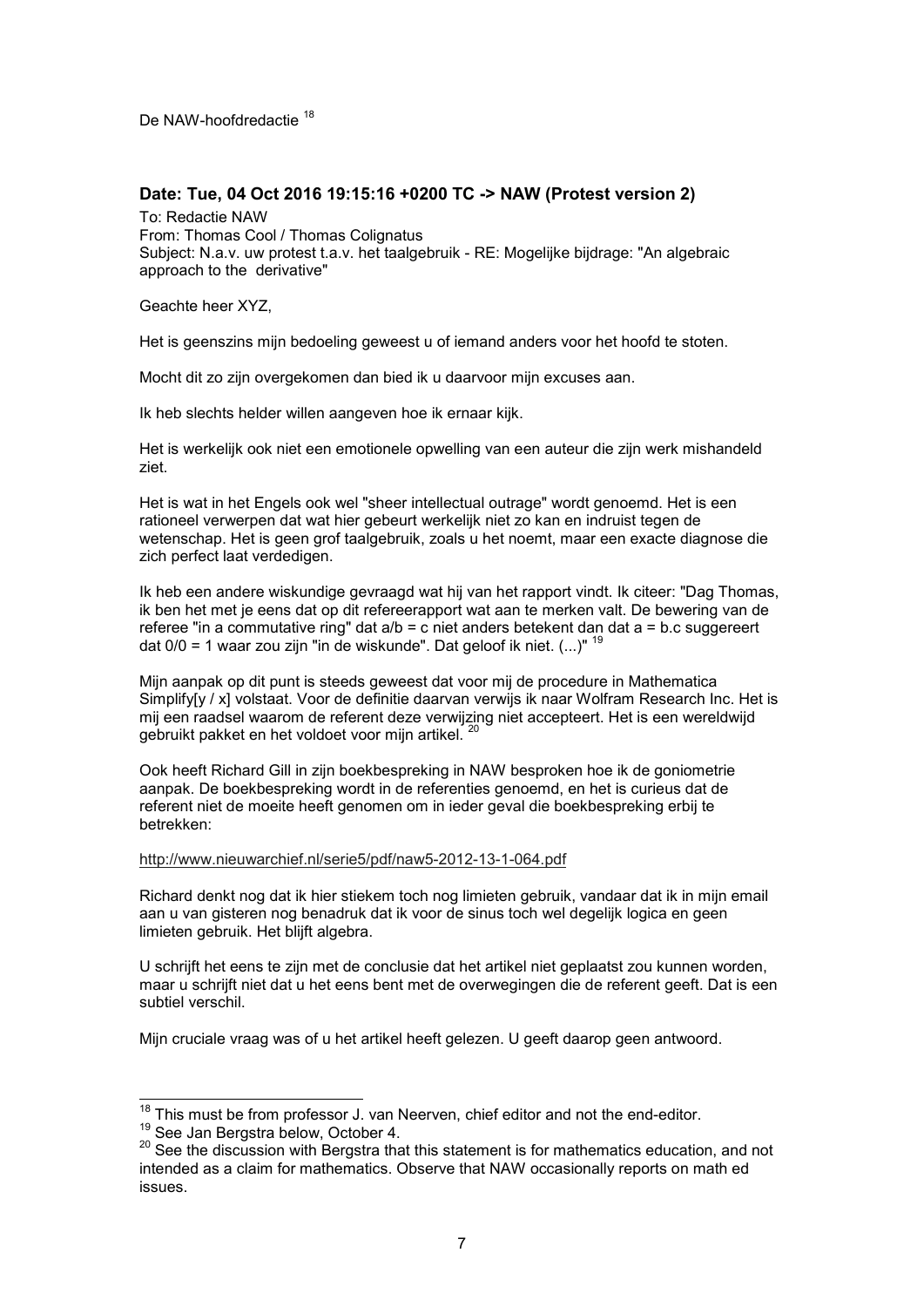U schrijft hieronder [hierboven] ook "en/of". U stelt het dan voor alsof redacties het alleen aan referenten kunnen overlaten, en niet zelf kijken of die referenten wel goed werk leveren. Dat lijkt me niet de adequate beschrijving voor wetenschappelijke redacties.

Mijn reactie is dat de referent geen goed werk heeft geleverd. Ik heb precies omschreven waarom.

Om u terwille te zijn kopieer ik mijn reactie aan u, met schrappen van mijn "sheer intellectual outrage", zie hieronder.

Hopelijk is de lucht geklaard.

Ik verbaasde me over uw termen "meer dan genoeg" en "niet langer". Dit suggereert dat u of uw redactie zich eerder zou hebben gestoord aan mijn taalgebruik. Volgens mij ben ik altijd beleefd en ter zake. Nu ik terugzoek op uw naam zie ik deze ook verschijnen bij Epsilon Uitgaven. Ook daar heb ik beleefd verzoeken gedaan die niet zijn gehonoreerd. <sup>21</sup> Het zou kunnen zijn dat dit u dwars zit. Ook constateerde ik vorig jaar dat de redactie van NAW een inbreuk pleegde op de integriteit van wetenschap t.a.v. mijn artikel over de inconsistentie van ZFC. Dit is nog niet opgelost. <sup>22</sup> Maar ook dit is geen grof taalgebruik. Mijn indruk is dat het probleem toch anders ligt. U meent goed werk te doen. Het zit u dwars dat ik dit niet meteen erken. Daar is ook een ander inzicht mogelijk. Waar u over het taalgebruik klaagt verzoek ik u zich te verplaatsen in mijn positie, waarin ik mijn werk zo mishandeld zie.

Met vriendelijke groet,

Thomas Cool / Thomas Colignatus Econometrist en leraar wiskunde Scheveningen

> Date: Mon, 03 Oct 2016 17:53:07 +0200 To: Redactie NAW From: Thomas Cool / Thomas Colignatus Subject: RE: Mogelijke bijdrage: "An algebraic approach to the derivative"

Dear Mr. XYZ,

I have read the referee report. My rejoinder:

(1) Where the referee claims that the discussion about division is confused with algorithmic aspects, my exposition however holds that the traditional approach is confused, and that there is more clarity in distinguishing traditional and algebraic approaches. Thus, the referee misrepresents my argument. The example taken from a ring of polynomials is irrelevant as I clearly refer to the Reals, which is a Field, where it matters whether the denominator is zero or not.

[...]

 $\overline{a}$ 

(2) The question of the derivative of Sin[x] is discussed in "Conquest of the Plane", one of the references, and nicely solved in the new manner. The approach uses logic and no limits. It should have been simple to check that. The referee could have asked me but I received no such question.

<sup>&</sup>lt;sup>21</sup> Addendum November: <u>http://thomascool.eu/Papers/AardigeGetallen/2015-10-30-Brief-aan-</u> redactie-Epsilon-Uitgaven.html

Addendum November: http://thomascool.eu/Papers/FMNAI/Index.html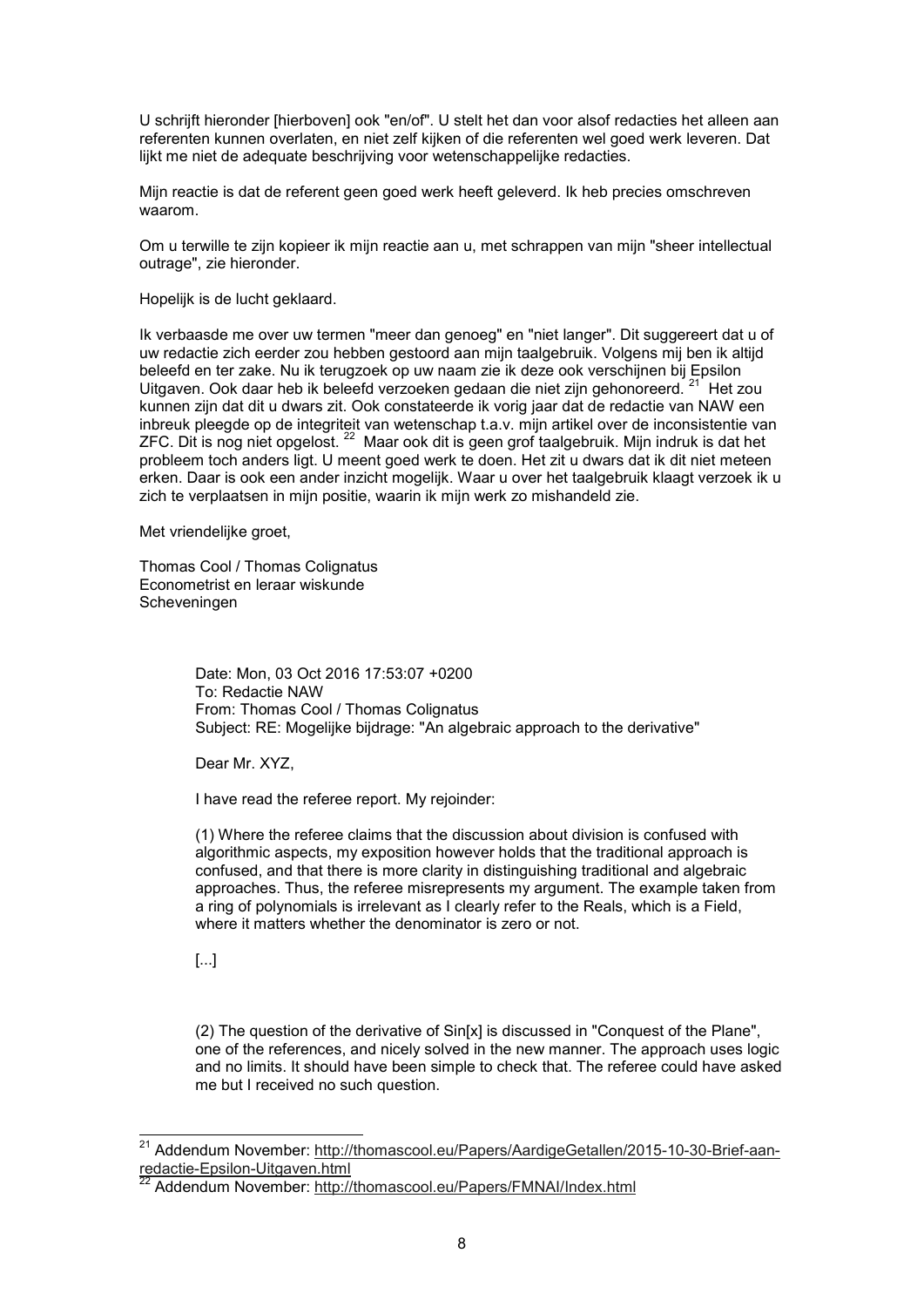[....]

(3) On Abs[x], my training at Groningen in 1974 was that there is a left derivative and a right derivative, and that these differ, whence the derivative at 0 is undefined. The new approach suggests Sgn[x]. It is curious that the referee claims that it already is Sgn[x]. "Differentiable" and "having a derivative" are synonimous. I will not use SageMath as an authority but these definitions are standard.

[...]

### https://www.sagemath.org/calctut/differentiability.html

I hope that you agree that my rejoinder is to the point. A suggestion is to ask the referee for a reply.

PM 1. I am actually amazed that you accepted this referee report. My impression is that you did not read the paper

[...]

PM 2.

[...]

Every mathematician should be able to see that this is a fine paper. You better publish and see how the reactions will be. But let me await your response.

Kind regards,

Thomas Cool / Thomas Colignatus Econometrician and teacher of mathematics

## **Date: Wed, 5 Oct 2016 15:37:49 +0200 NAW -> TC (Rejection was definitive)**

From: Redactie NAW To: Thomas Cool / Thomas Colignatus Subject: RE: N.a.v. uw protest t.a.v. het taalgebruik - RE: Mogelijke bijdrage: "An algebraic approach to the derivative"

Beste meneer Cool,

De afwijzing van het artikel is definitief, maar ik zal uw bericht als kennisgeving doorsturen naar de redactie.

(Merk op dat ik zelf niet betrokken ben bij het reviewproces, het antwoord van gisteren kwam van de hoofdredactie.)

Met vriendelijke groet, Firstname XYZ Eindredacteur NAW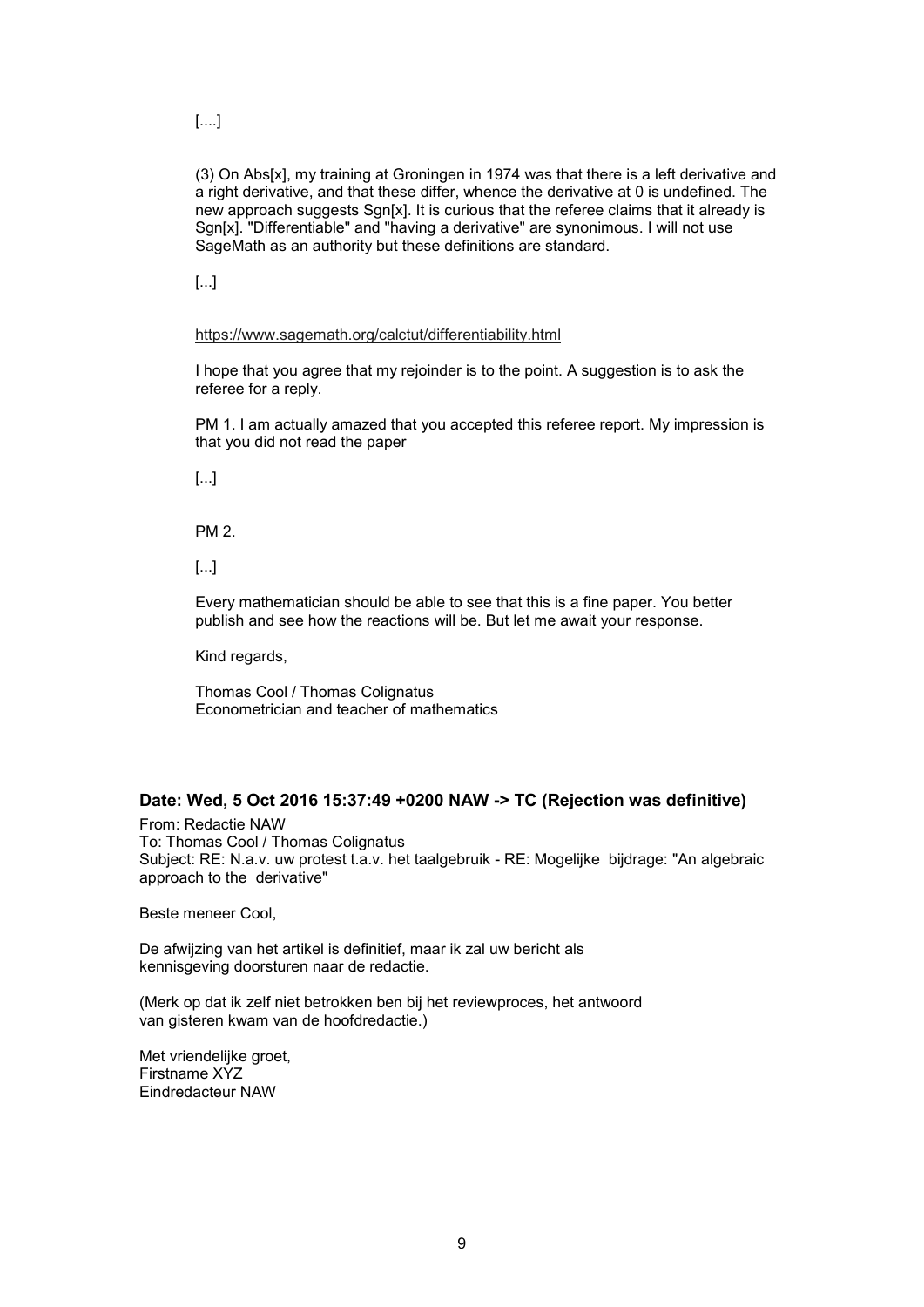# **Date: Thu, 06 Oct 2016 10:34:39 +0200 NAW -> TC (Protest against definitiveness)**

To: Redactie NAW From: Thomas Cool / Thomas Colignatus Subject: RE: N.a.v. uw protest t.a.v. het taalgebruik - RE: Mogelijke bijdrage: "An algebraic approach to the derivative"

Geachte heer XYZ,

Dank u voor dit bericht en het doorzenden.

Ik ben ermee bekend dat redacties taken verdelen. Het verschilt echter per redactie. In dit geval was uw afwijzing zodanig geformuleerd dat het leek alsof u deel uitmaakte van de redactie in de zin dat u medeverantwoordelijk was voor de behandeling. Vandaar ook dat ik mij tot u richtte. Mijn advies is om in toekomstige gevallen niet de term "eindredacteur" te gebruiken, maar "bureaumedewerker", want het administratief doorsturen van afwijzingen is niet bureauwerk en niet het echte redactionele. Het maakt voor de ontvanger werkelijk uit te weten wie hem nu schrijft.

Maakt NAW geen onderscheid tussen artikelen die direct geplaatst kunnen worden, artikelen die wijziging behoeven, en artikelen die ook na potenti-ele wijziging niet interessant zijn ?

Mocht men denken dat mijn artikel tot die derde categorie behoort, is mijn commentaar dan niet zodanig, dat men eerder aan de eerste categorie-en moet denken ? Een "definitieve afwijzing" vereist zorgvuldig antwoord op het protest van de inzender. NAW is niet zomaar een blad: het is bedoeld voor de locale gemeenschap, en er zijn veel lezers met wie ik professioneel te maken heb, voor wie het zinvol is om kennis te nemen van het artikel.

Bijv. zou ik in het artikel de uitleg kunnen opnemen dat de re-ele getallen een lichaam vormen, zodat de opmerking van de referent over een ring duidelijk niet van toepassing is. Mutatis mutandis voor de andere opmerkingen.

Hiervoor blijft de vraag relevant of de redactie mijn artikel wel gelezen heeft, en niet teveel op de mooie blauwe ogen van de referent heeft vertrouwd.

Ik ga ervan uit dat u dit bericht doorstuurt aan de hoofdredactie, want afgezien van die eerste opmerking is dit bericht bedoeld voor degenen die oordelen over het referee-proces.

Vergeef me de verzuchting dat het erg wonderlijk is dat ik een redactie van een lang bestaand blad moet uitleggen hoe men wetenschappelijk met een inzending omgaat.

Met vriendelijke groet,

Thomas Cool / Thomas Colignatus Econometrist en leraar wiskunde Scheveningen

## **Date: Mon, 10 Oct 2016 10:40:24 +0200 TC -> NAW (Response by 2nd mathematician)**

To: Redactie NAW From: Thomas Cool / Thomas Colignatus Subject: Algebraische aanpak afgeleide: Andere reactie van andere wiskundige / Artikel op mijn weblog

Geachte redactie,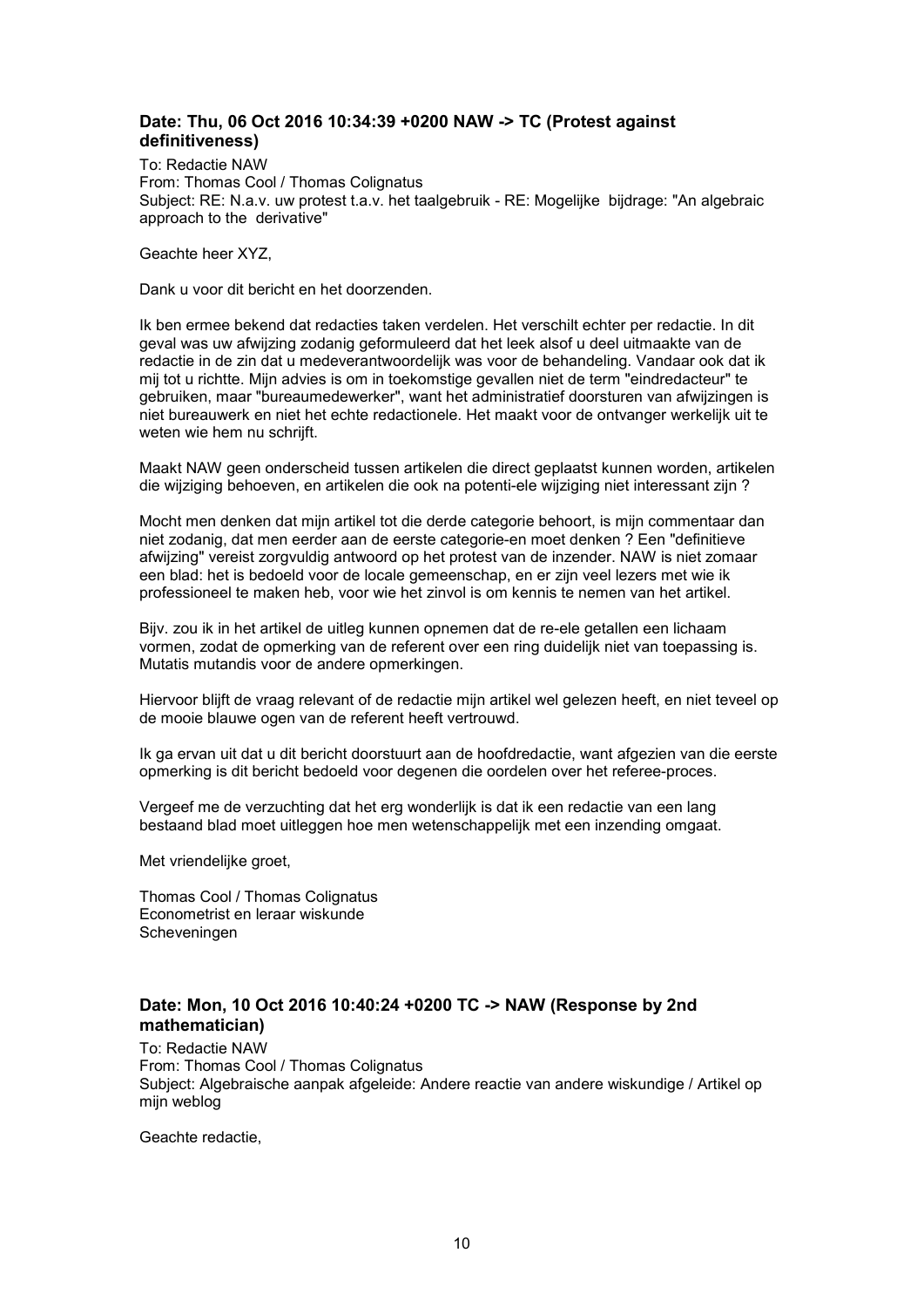(1) Ik had u op donderdagochtend 6 oktober enkele vragen gesteld, met herhaling van de vraag of de redactie het artikel wel zelf gelezen had, dat men afwees slechts met verwijzing naar het referee-rapport.

(2) Ik heb de kwestie nu hier verder gedocumenteerd:

https://boycottholland.wordpress.com/2016/10/09/let-higher-education-he-create-workingpaper-archives-wpa-for-alumni

(3) Hieronder is een reactie van een andere wiskundige, die ook aangeeft dat de referee te snel door de bocht gaat.

(4) In die reactie (3) wordt op de reeksontwikkeling van de sinus gewezen. Op zichzelf is dit juist en had de referent dit inderdaad moeten zien, maar mijn antwoord aan u van 3 oktober is afdoende: wanneer de referent iets niet ziet dan had hij of zij dit op zijn minst moeten navragen. De reeksontwikkeling komt tot stand via gebruik van de afgeleide, dus via die aanpak wordt verondersteld wat juist tot stand gebracht moet worden. Zie "Conquest of the Plane" voor de kortere aanpak.

(5) U stelde dat de afwijzing "definitief" was. Het lijkt me dat dit nog niet het geval kan zijn en dat er eerst goede "peer review" plaats moet vinden, met de mogelijkheid om vermeende onduidelijkheden op te helderen.

Met vriendelijke groet,

Thomas Cool / Thomas Colignatus Econometrist en leraar wiskunde

Beste Thomas.

Ik had nog niet gelezen. Het referee rapport nu wel, je artikel diagonaal.

Het referee report is tamelijk oppervlakkig en geeft je suggesties geen kans.

Om een voorbeeld te noemen. Ik vraag me hoe relevant deze opmerking hier is:

> The author seems to miss the point that, in a commutative ring R, the statement "a/b = c" is just another way of saying that  $a = b \cdot c$ .

### En met

 $>$  the referee has no idea how to apply the recipe to, for instance, the function f(x) = sinx.

wekt de referee de indruk te missen dat het via machtreeksen voor sin x inderdaad net zo gaat als voor polynomen.

(...)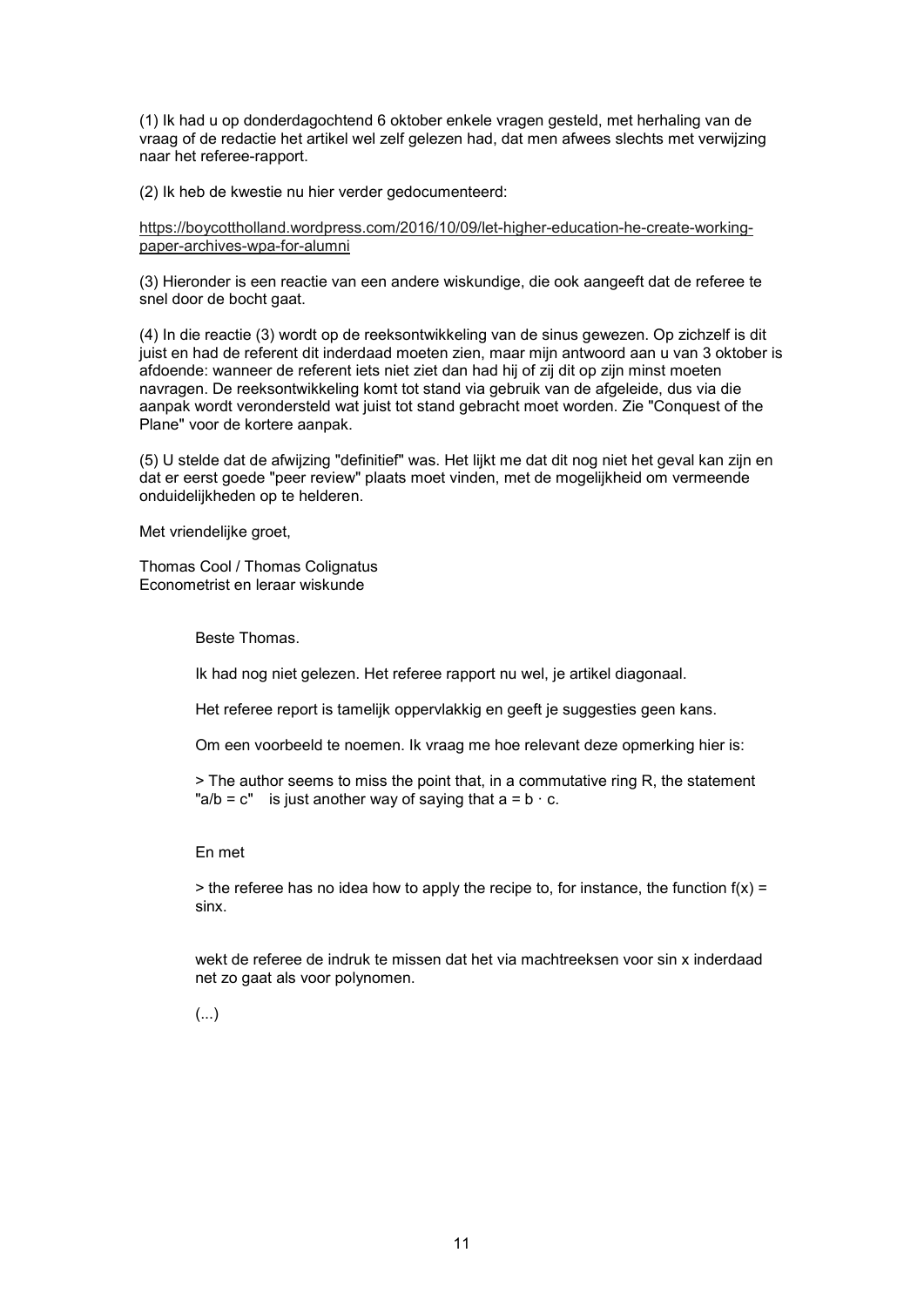# *Appendix B. Exchange with Joost Hulshof (VU)*

## **Date: Tue, 04 Oct 2016 08:29:26 +0200 TC -> Hulshof (Refereee report)**

To: J. Hulshof From: Thomas Cool / Thomas Colignatus Subject: Verzoek t.a.v. ingezonden artikel aan NAW

Dag Joost,

Ik zond dit artikel in aan NAW:

http://thomascool.eu/Papers/Math/2016-08-14-An%20algebraic-approach-to-thederivative.pdf

Dit is het referee report:

http://thomascool.eu/Papers/Math/Derivative/2016-10-03-Derivative-NAW-Referee-report.pdf

En dit is daarop mijn antwoord aan de redactie:

http://thomascool.eu/Papers/Math/Derivative/2016-10-03-Derivative-Reaction-Colignatus-To-NAW-Referee.html

Mocht je commentaar hebben dan hoor ik het graag.

Het liefst zag ik natuurlijk een reactie aan de redactie dat mijn antwoord klopt en dat deze wijze van behandeling door NAW tot nu toe ondeugdelijk is. Maar wellicht denk je er anders over ?

Met groet,

Thomas

## **Date: Sun, 09 Oct 2016 09:34:12 +0200 TC -> Hulshof (Referee report)**

To: J. Hulshof From: Thomas Cool / Thomas Colignatus Subject: Re: Verzoek t.a.v. ingezonden artikel aan NAW

Hallo Joost,

Je geeft niet thuis ?

Met groet,

Thomas

## **Date: Sun, 9 Oct 2016 08:27:21 +0000 JH -> TC (Reaction)**

From: J. Hulshof To: Thomas Cool / Thomas Colignatus Subject: Re: Verzoek t.a.v. ingezonden artikel aan NAW

Beste Thomas.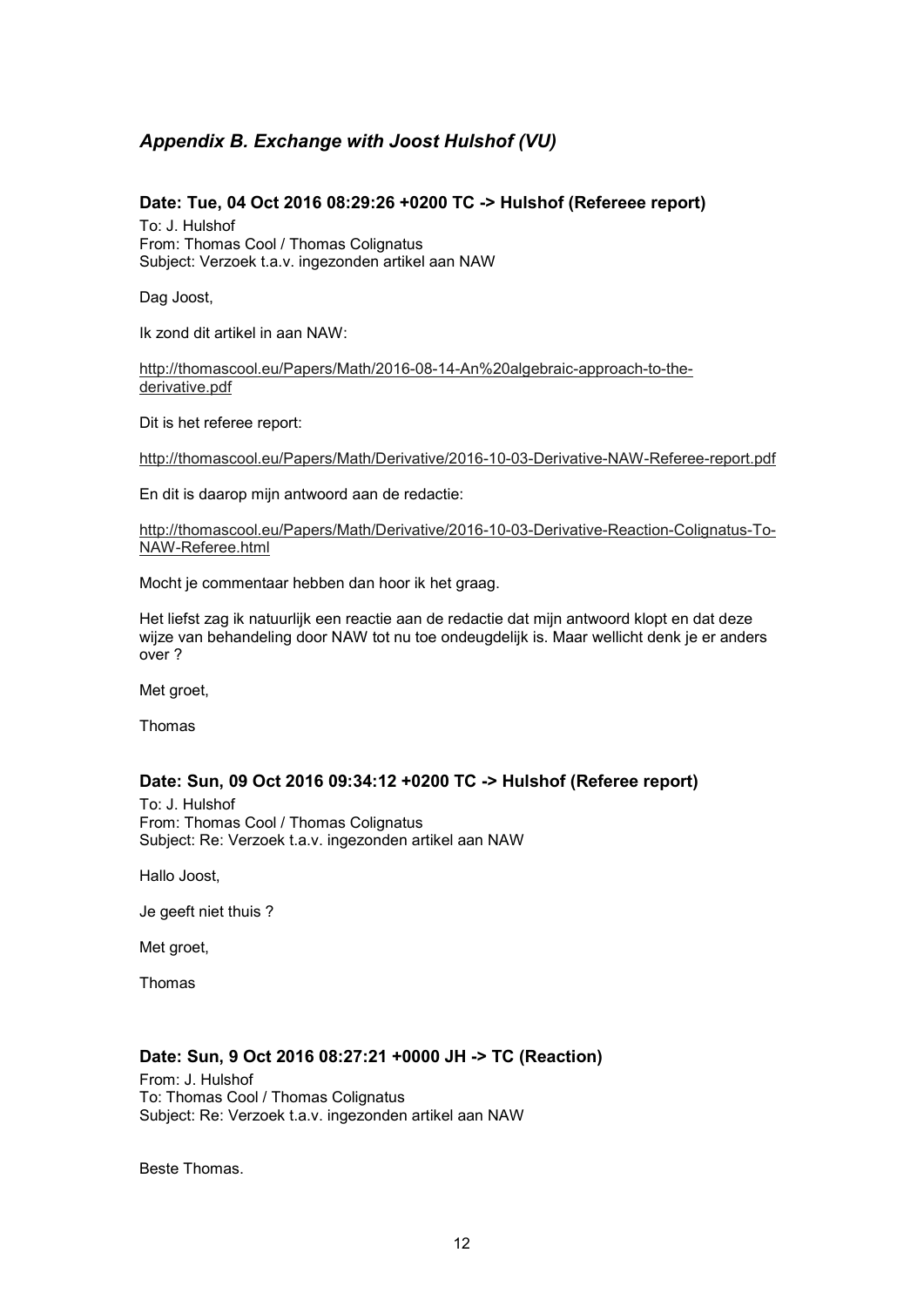Ik had nog niet gelezen. Het referee rapport nu wel, je artikel diagonaal.

Het referee report is tamelijk oppervlakkig en geeft je suggesties geen kans.

Om een voorbeeld te noemen. Ik vraag me hoe relevant deze opmerking hier is:

> The author seems to miss the point that, in a commutative ring R, the statement "a/b =  $c$ " is just another way of saying that  $a = b \cdot c$ .

En met

 $>$  the referee has no idea how to apply the recipe to, for instance, the function  $f(x) = \sin x$ .

wekt de referee de indruk te missen dat het via machtreeksen voor sin x inderdaad net zo gaat als voor polynomen.

Persoonlijk geef ik de voorkeur aan een definitie met lineaire benaderingen waarin helemaal niet gedeeld hoeft te worden.

Mag vervolgens wel, als het kan, en dat is dus vaker dan de referee hier lijkt te suggereren.

In het boekje met Ronald Meester wordt dat in detail uitgewerkt, 23 met als boodschap dat het voor machtreeksen de facto (vrijwel) net zo makkelijk is als met polynomen.

Voor jouw aanpak geldt dat ook natuurlijk.

Ik zal de redactie niet aanschrijven maar je kunt mijn antwoord met jouw vraag hieronder (alleen integraal graag) doorsturen aan de redactie als je dat opportuun vindt.

Vriendelijke groet,

Joost

## **Date: Sun, 09 Oct 2016 19:59:55 +0200 TC -> JH (Thanks)**

To: J. Hulshof From: Thomas Cool / Thomas Colignatus Subject: Re: Verzoek t.a.v. ingezonden artikel aan NAW

Hi Joost,

 $\overline{a}$ 

(1) Veel dank.

(2) Dat punt van die machtsreeksen had ik ook al genoteerd maar niet genoemd, en nu op mijn weblog meegenomen, want het is toch wel aardig om op de inconsitentie te wijzen:

https://boycottholland.wordpress.com/2016/10/09/let-higher-education-he-create-workingpaper-archives-wpa-for-alumni

(3) Gebruik je in dat boek met Meester afgezien van lineaire benadering toch nog altijd limieten ?

(4) Mijn aanpak zal zijn eerst Henk Broer als vz KNAW wiskunde sectie te vragen of hij aan de NAW redactie wil verzoeken mij een eerlijke behandeling te geven.

<sup>&</sup>lt;sup>23</sup> http://vuuniversitypress.com/15-voor-auteurs/overige-content/108-wiskunde-in-je-vingers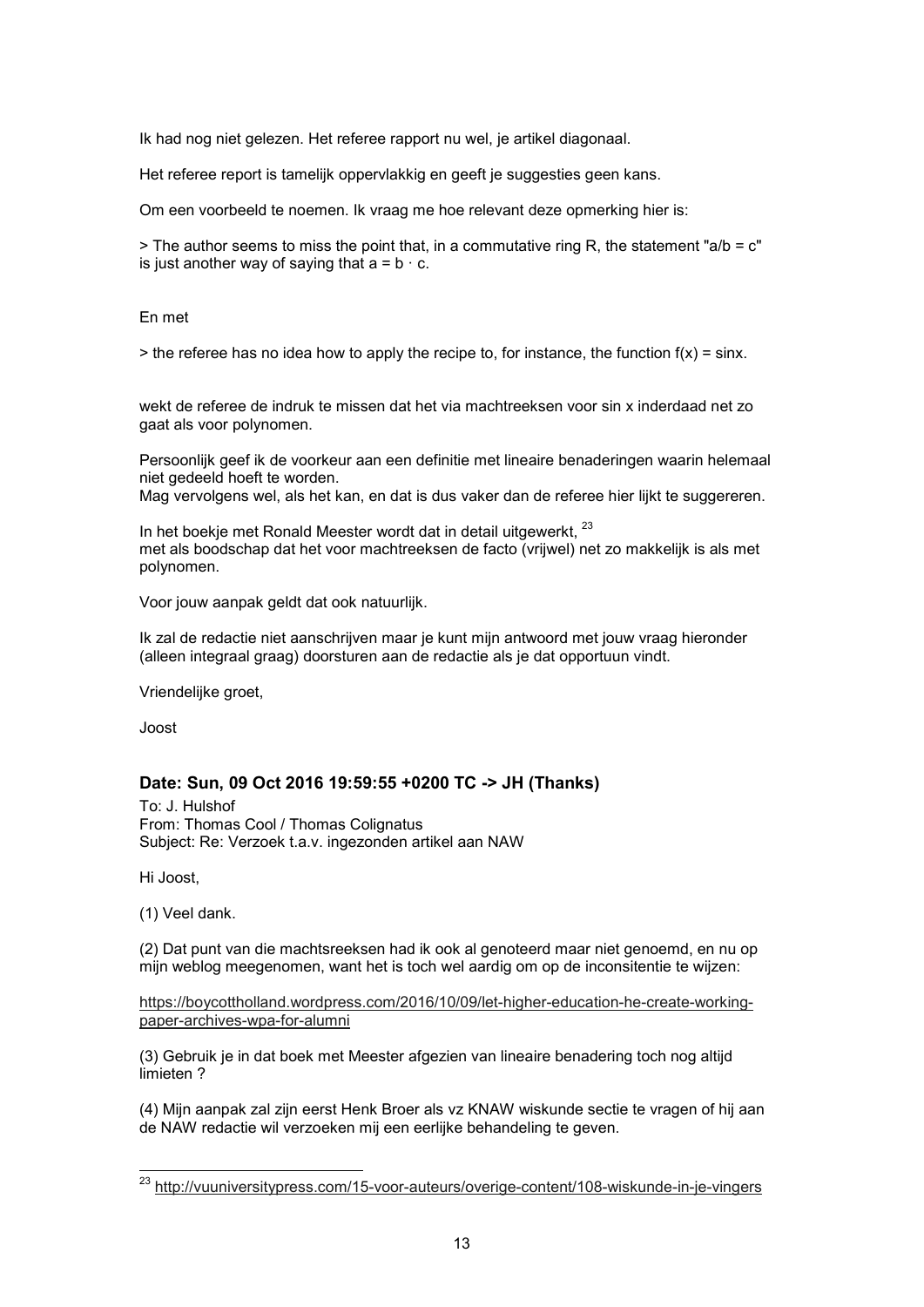### http://thomascool.eu/Papers/AardigeGetallen/2016-10-07-Brief-aan-Henk-Broer.pdf

[This became a deception. Broer reacted negatively to the letter.  $24$ ]

(5) T.a.v. het KNAW rapport uit 2009 over het rekenen heb ik nu CWI Leiden geschreven:

http://thomascool.eu/Papers/Math/CWI-Leiden/2016-09-30-Letter-to-CWI-anonimised.pdf

Tot mijn spijt heeft Liesbeth van der Plas in het verleden nimmer op een email van me gereageerd. Ook hier geldt dat ik me aanbevolen houdt voor positieve aanbevelingen om wel op mijn vragen te reageren.

Met groet,

Thomas

# **Date: Sun, 9 Oct 2016 19:58:43 +0000 JH -> TC (Essential use of limits) <sup>25</sup>**

From: J. Hulshof To: Thomas Cool / Thomas Colignatus Subject: Re: Verzoek t.a.v. ingezonden artikel aan NAW

Graag gedaan, wat je vraag betreft, de limieten worden pas essentieel gebruikt als de middelwaardestelling echt nodig. Ten behoeve van met name deze stelling, op P154:

Niet-triviale Stelling. Een functie die differentieerbaar is op een open interval is constant op dat interval als de afgeleide functie overal nul is op dat interval.

Vriendelijke groet, Joost.

# *Appendix C. Exchange with Jan Bergstra (UvA)*

PM. An earlier exchange with Bergstra on (a) Derivative and (b) Cantor and ZFC is here.  $^{26}$ 

# **Date: Tue, 04 Oct 2016 08:33:24 +0200 TC -> JB (Referee report)**

To: J.A. Bergstra From: Thomas Cool / Thomas Colignatus Subject: Verzoek t.a.v. ingezonden artikel aan NAW Cc: J.A. Bergstra (prive)

Dag Jan,

 $\overline{a}$ 

Ik zond dit artikel in aan NAW:

<sup>&</sup>lt;sup>24</sup> See also <u>http://thomascool.eu/Papers/AardigeGetallen/2016-10-05-Afscheidsrede-Henk-</u> Broer-en-diens-KNAW-sectie-voorzitterschap.pdf

<sup>25</sup> It would be interesting to look whether the algebraic approach would help out here too: https://en.wikipedia.org/wiki/Mean\_value\_theorem

<sup>26</sup> http://thomascool.eu/Papers/Math/JB/Index.html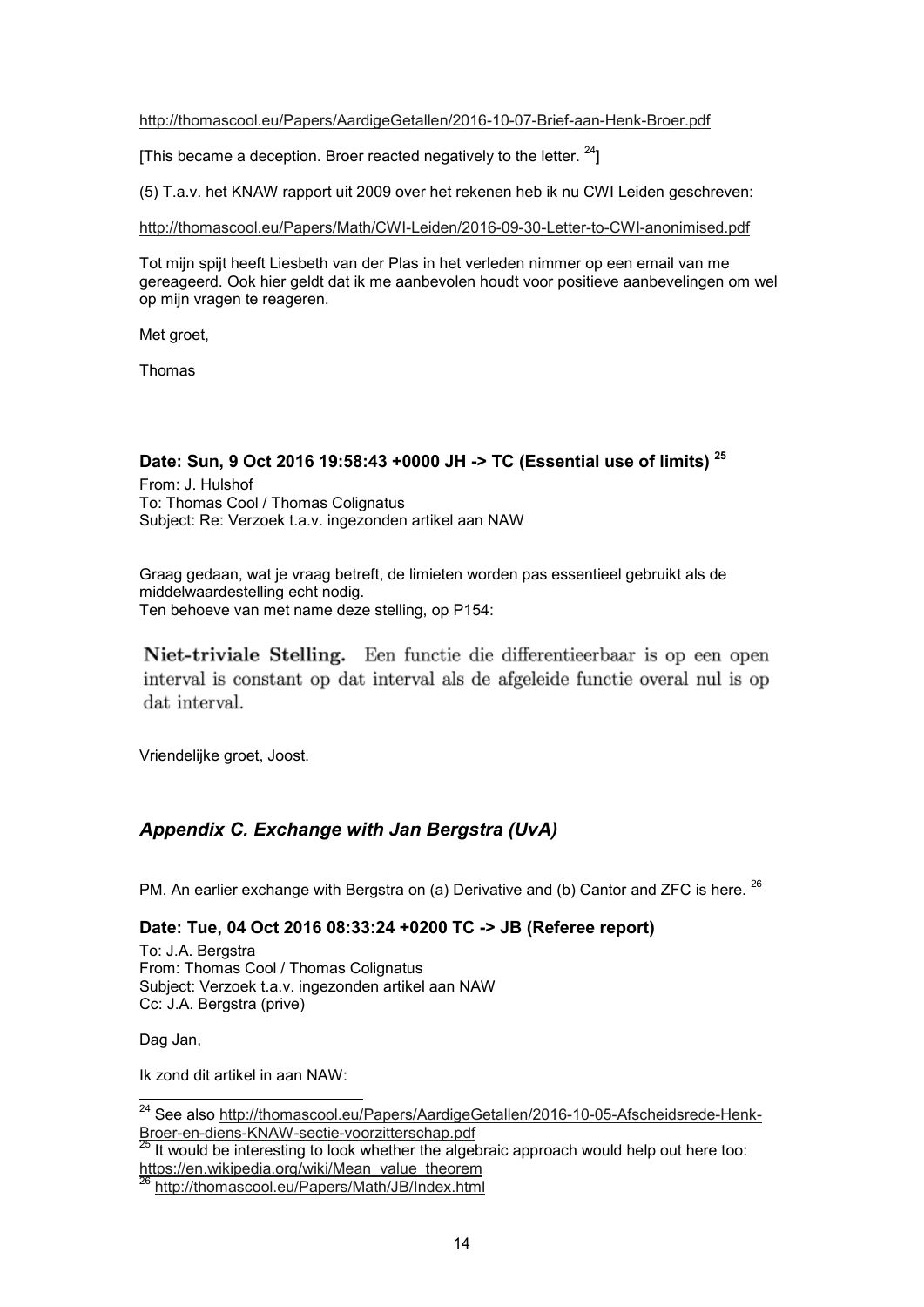http://thomascool.eu/Papers/Math/2016-08-14-An%20algebraic-approach-to-thederivative.pdf

Dit is het referee report:

http://thomascool.eu/Papers/Math/Derivative/2016-10-03-Derivative-NAW-Referee-report.pdf

En dit is daarop mijn antwoord aan de redactie:

http://thomascool.eu/Papers/Math/Derivative/2016-10-03-Derivative-Reaction-Colignatus-To-NAW-Referee.html

Mocht je commentaar hebben dan hoor ik het graag.

Het liefst zag ik natuurlijk een reactie aan de redactie dat mijn antwoord klopt en dat deze wijze van behandeling door NAW tot nu toe ondeugdelijk is. Maar wellicht denk je er anders over ?

Met groet,

Thomas

## **Date: Tue, 4 Oct 2016 06:52:47 +0000 JB -> TC (Reaction)**

From: J.A. Bergstra To: Thomas Cool / Thomas Colignatus Cc: J.A. Bergstra (prive) Subject: RE: Verzoek t.a.v. ingezonden artikel aan NAW

Dag Thomas, ik ben het met je eens dat op dit refereerapport wat aan te merken valt. De bewering van de referee "in a commutative ring" dat a/b = c niet anders betekent dan dat a = b.c suggereert dat 0/0 = 1 waar zou zijn "in de wiskunde". Dat geloof ik niet. Hij heeft het dan uitdrukkelijk over de polynoomring of het lichaam van rationals. Maar Het probleem blijft dat je NIET uitlegt hoe // werkt en dan is dit het volkomen voorspelbare resultaat. Hoe vaak ik ook schrijf dat jouw text niet te begrijpen is, jij zult dat nooit toegeven. Het is ONDUIDELIJK wat het domein van // is en wat de range is. Daar begint het mee, functies hebben een type (een verzameling A en een verzameling B zodat f: A -> B). Dat type moet eerst worden vastgesteld voordat de extensie wordt bepaald. Omdat je dat niet doet heeft de referee geen vermoeden van wat // is. De referee kan weinig anders bedenken dan vermoeden dat jij het lichaam van rationale functies wilt reconstrueren zonder te begrijpen hoe dat werkt. mvg, Jan

## **Date: Tue, 04 Oct 2016 18:22:21 +0200 TC -> JB (Definitions)**

To: J.A. Bergstra From: Thomas Cool / Thomas Colignatus Subject: RE: Verzoek t.a.v. ingezonden artikel aan NAW

Dag Jan,

Mijn definitie en antwoord aan je is steeds geweest dat voor mij de procedure in Mathematica Simplify[y / x] volstaat. Voor de definitie daarvan verwijs ik naar Wolfram Research Inc. Dat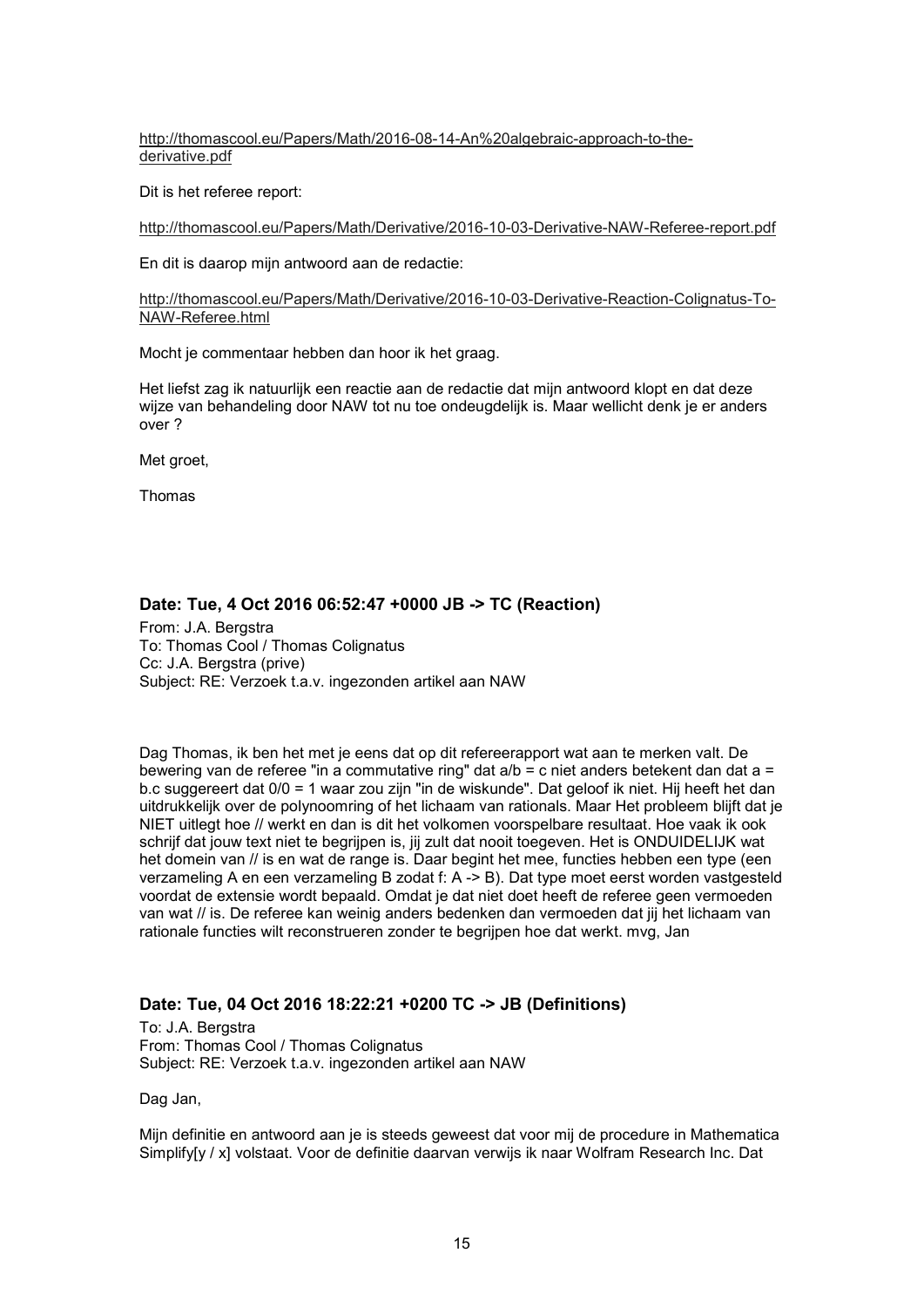staat ook in het artikel, en het is me een raadsel waarom jij of deze referent deze verwijzing niet zouden kunnen begrijpen.

Vanzelfsprekend ben ik er voorstander van dat het relevante deel wordt uitgewerkt ook naar een lesboek. Ik heb gezien dat in oude jaargangen van Euclides al aanzetten worden gegeven tot presentatie van formele systemen, met expressies, op de middelbare school. Ik kan nog niet overzien of ik hiernaar wil kijken en of het toereikend zou zijn voor de algebraische aanpak van de afgeleide.

Ook vermoed ik dat jouw lezing dat het zou gaan om het lichaam van de rationale functies niet juist is, maar ik heb al eerder gezegd, en jij herhaalt nu, dat ik nog niet weet hoe dit werkt.<br><sup>28</sup>

Vandaar ook dit artikel voor NAW, dat je mag opvatten als een handreiking vanuit het onderwijs naar onderzoekswiskundigen zoals jij.

Met dank voor je reactie.

Thomas

## **Date: Tue, 4 Oct 2016 17:19:39 +0000 JB -> TC (Computer algebra)**

From: J.A. Bergstra To: Thomas Cool / Thomas Colignatus Subject: RE: Verzoek t.a.v. ingezonden artikel aan NAW

Dag Thomas, zo werkt wiskunde niet en gaat het ook niet werken. Je moet zelf opschrijven wat je bedoelt, niet een ander laten raden. Jij wilt altijd een ander een stap laten zetten die hij of zij niet KAN zetten. Hier gaat het om het vaststellen van de eerder genoemde A en B, als je dat nu zelf zou doen dan kon men verder. De taak om uit te zoeken wat A en B in Mathematica zijn is een heel andere, dat heet semantiek van programmeertalen. Ook een mooi, vak, mijn eigen vak zelfs maar neem van mij aan dat wie daar jaren in gewerkt heeft NOOIT een programmeertaal zal verslijten voor een wiskundige definitie. mvg, Jan

### **Date: Tue, 04 Oct 2016 21:17:55 +0200 TC -> JB (Fallacy of composition)**

To: J.A. Bergstra From: Thomas Cool / Thomas Colignatus Subject: RE: Verzoek t.a.v. ingezonden artikel aan NAW

Hi Jan,

 $\overline{a}$ 

Als niet-wiskundige kies ik de luxueuze positie geen idee te hebben wat wiskundigen wel of niet accepteren als een wiskundige definitie.

 $^{27}$  I was thinking about Vredenduin "Formele eigenschappen", Euclides, jaargang 43 // 1967-1968, nummer 10, p 313-319, https://archief.vakbladeuclides.nl/bestanden/43\_1967- 68\_10.pdf But the notion of "expression" would be more complex than he allows. There are

two aspects on this: (1) Some awareness of formal properties in highschool would be useful, also for understanding dynamic division, (2) We should not overload highschool, and the real problem is that Bergstra is blocking the possibility of contact between me and mathematicians who would be willing to help out.

<sup>&</sup>lt;sup>28</sup> This refers to http://thomascool.eu/Papers/Math/2014-09-08-Sky-Field-Meadow.pdf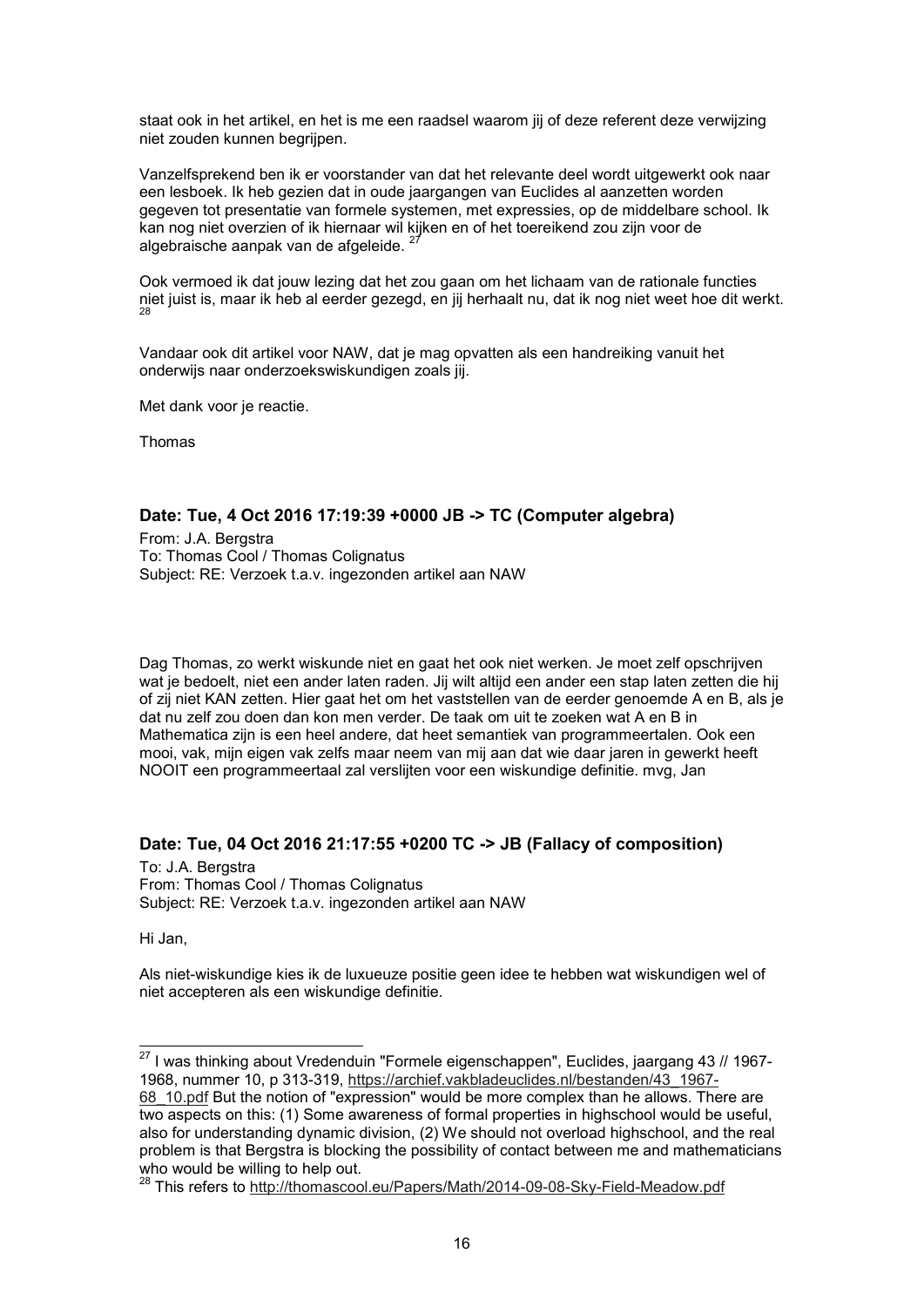Ik had een vaag idee dat ALGOL toch ooit begonnen was als een poging om een taal meer structuur te geven, maar het is dan nieuwe informatie voor me om van jou als deskundige te horen dat een werkend algorithme niet als wiskundige definitie zal worden geaccepteerd. Dat is dan nieuwe informatie, maar, het was ook niet mijn bedoeling, want ik heb geen idee wat wiskundigen zullen accepteren.

Voor mijn artikel, dat verslag doet van didactiek van wiskunde en een handreiking biedt aan onderzoekswiskundigen, blijft echter gelden dat de verwijzing naar Simplify[ y / x ] in Mathematica volstaat.

Immers, ik kan wel beweren dat leerlingen leren om x^2 / x te vereenvoudigen, maar dit is vaag. Wie zijn die leerlingen ? Weten zij wel wat zij aan het doen zijn ? Staat die x voor een getal, of is er een ruimte met symbolen en expressies, waaraan pas getallen worden gehangen na de vereenvoudiging ? Wat is eigenlijk "algebra" ? We geven he[t] wel in het onderwijs en sommigen noemen het "letterrekenen" maar dat lijkt met te simpel. Aldus grote vaagheid. Maar de verwijzing naar Simplify[ y / x ] in Mathematica is intersubjectief. Hiermee begrijpen leraren wiskunde wat van leerlingen verwacht wordt.

Mijn hoop is dat de redactie van NAW het ook begrijpt, en dat via publicatie wiskundigen bereikt worden die hiervan ook een idee krijgen, en die er een vorm aan kunnen geven waar wiskundigen gelukkig mee zijn. Hopelijk is het dan ook hetzelfde als wat ik beoogde, maar dat zou het geval moeten zijn wanneer Simplify[ y / x ] in Mathematica eronder valt. Of ik pas mijn mening een beetje aan bij de opinio communis, en misschien doet Mathematica dat ook.

Dit is in andere woorden een terugkeer naar ons eerdere einde. Voor jou is het geen wiskunde. Dat respecteer ik want ik ben geen wiskundige en jij wel. De grote vraag blijft steeds of jij wilt respecteren dat ik werk aan betere didactiek van wiskunde, en dat je dit erbij wilt zeggen, zodat mensen niet in de war raken wanneer je het "geen wiskunde" noemt.

Ik claim dat wat ik doe beter is dan wat die "realistischen" of Jan van de Craats doen, maar dat hoef je van me niet te erkennen, want ik heb niet de indruk dat je daarover kunt oordelen. Maar ik heb al eerder gezegd dat sommige idee-en beslist moet uitwerken dus voor mij ligt het beslist niet zwart - wit.

Met beste groet,

Thomas

### **Date: Tue, 4 Oct 2016 19:27:12 +0000 JB -> TC (Cheap trickery)**

From: J.A. Bergstra To: Thomas Cool / Thomas Colignatus Subject: RE: Verzoek t.a.v. ingezonden artikel aan NAW

Beste Thomas, dit is in mijn ogen boerenbedrog. Jij kunt zelf zien dat je WEIGERT om de simpelste vragen te beantwoorden met iets anders dan een wedervraag. Wat is het domein van //? Hoe kom je nou toch op het idee dat zo'n vraag niet primair door jou zelf moet worden beantwoord? Jij beweert toch ZELF met iets nieuws te komen. Jou probleem met de referee heeft er mee te maken dat je (mogelijk) beiden iets anders onder een variable verstaat. Maar jij weigert ieder verzoek om op papier te zetten wat je bedoelt en dat jarenlang. Dat is toch wel heel opmerkelijk. Dat je wel of geen wiskundige bent heeft er niets mee te maken. Ook het beroep op de didactiek dat je steeds weer doet kan ik niet volgen. Je kunt niet iets uitleggen dat je zelf niet op papier kunt krijgen. mvg, Jan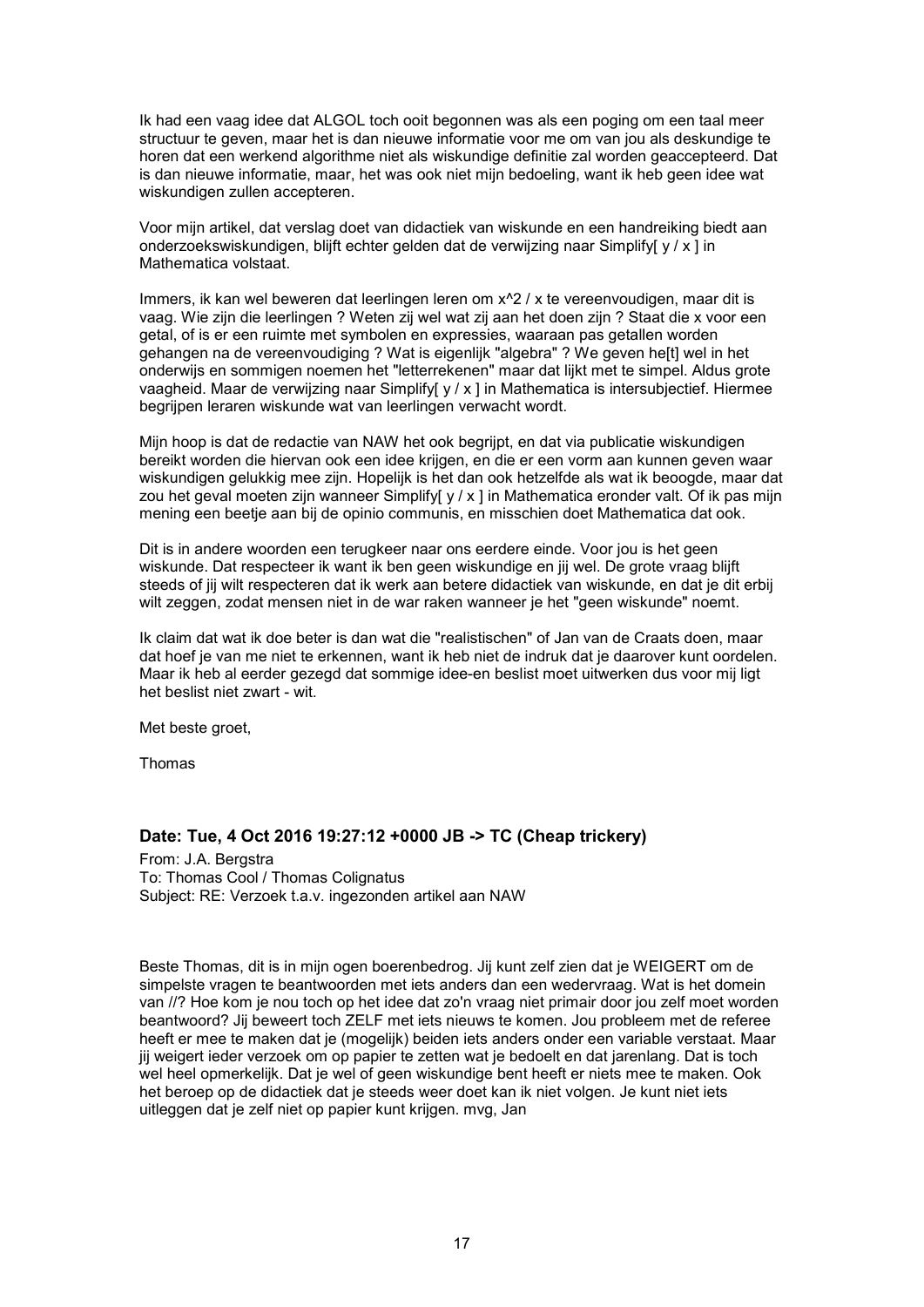## **Date: Wed, 05 Oct 2016 07:46:45 +0200 TC -> JB (Difference between school math and research math, differences in topics of discussion)**

To: J.A. Bergstra From: Thomas Cool / Thomas Colignatus Subject: RE: Verzoek t.a.v. ingezonden artikel aan NAW

Dag Jan,

Er is de didactiek van de afgeleide.

Er is de didactiek van variabelen en domeinen. Wanneer een domein bestaat uit expressies, is een variable als basale expressie dan onderdeel van het het eigen domein of hebben we meta-variabelen nodig ? Mag dit in schoolwiskunde onder de mat worden geveegd ?

Er is de didactiek van expressies en vereenvoudiging. Wat is nu eenvoudig ? In de standaard didactiek van het differentiaalquotient wordt gangbaar al vereenvoudigd. Dat verander ik niet. Ik haal alleen de limiet eromheen weg als zijnde overbodig.

Mijn standpunt is helder: ik ga de didactiek van de afgeleide niet belasten met de didactieken van die andere terreinen.

Ik ben het eens dat dit ook onderwerpen van gesprek zijn, maar wanneer het onderwerp de afgeleide is dan hoop ik dat de lezer - en ook Jan Bergstra - begrijpt dat het de aandacht afleidt om over iets anders te beginnen.

Ik neem aan dat de hele schoolwiskunde voor je boerenbedrog is. Hopelijk bedoel je het niet persoonlijk want dan heb je een persoonlijk probleem met heel veel leraren en schoolboeken auteurs, ook met degenen van wie je zelf les hebt gekregen.

Met groet.

Thomas

# **Date: Wed, 5 Oct 2016 08:29:24 +0000 JB -> TC (Meta)**

From: J.A. Bergstra To: Thomas Cool / Thomas Colignatus Subject: RE: Verzoek t.a.v. ingezonden artikel aan NAW

Beste Thomas, Zie hier, in hoofdletters tussen jouw zinnen mijn reactie. mvg Jan

From: Thomas Cool / Thomas Colignatus Sent: Wednesday, October 05, 2016 7:46 AM To: Bergstra, Jan Subject: RE: Verzoek t.a.v. ingezonden artikel aan NAW Dag Jan, Er is de didactiek van de afgeleide. Er is de didactiek van variabelen en domeinen. Wanneer een domein bestaat uit expressies, is een variable als basale expressie dan onderdeel van het het eigen domein of hebben we meta-variabelen nodig ? DIE KEUXE MOET JE ZELF MAKEN, HET KAN ALLEBEI, Mag dit in schoolwiskunde onder de mat worden geveegd ? NIET IN DE METASCHOOLWISKUNDE!! Er is de didactiek van expressies en vereenvoudiging. Wat is nu eenvoudig ? In de standaard didactiek van het differentiaalquotient wordt gangbaar al vereenvoudigd. Dat verander ik niet. Ik haal alleen de limiet eromheen weg als zijnde overbodig. MAAR DAT IS NIET NIKS, OOK AL DENK JIJ VAN WEL Mijn standpunt is helder: ik ga de didactiek van de afgeleide niet belasten met de didactieken van die andere terreinen. DAAR VRAAGT OOK NIEMAND OM Ik ben het eens dat dit ook onderwerpen van gesprek zijn, maar wanneer het onderwerp de afgeleide is dan hoop ik dat de lezer - en ook Jan Bergstra - begrijpt dat het de aandacht afleidt om over iets anders te beginnen. HOE VAAK IK HET OOK ZEG: DAT IS NIET WAAR!! JIJ BEGINT ZEL:F OVER IETS ANDERS, NL. DE DIDACTIEK VAN IETS DAT JE PER SE NIET ZELF ONDER WOORDEN WILT BRENGEN. Ik neem aan dat de hele schoolwiskunde voor je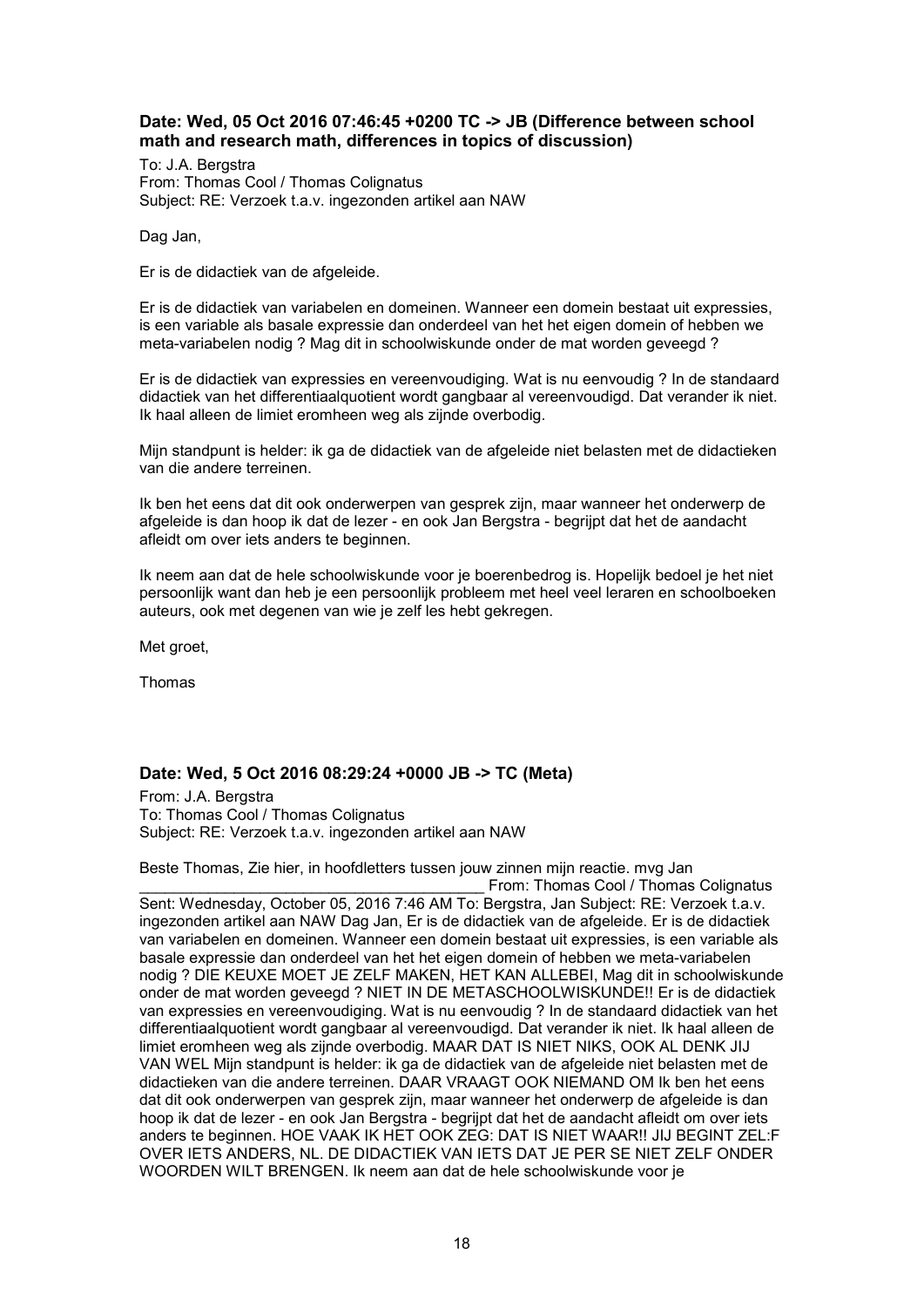boerenbedrog is. Hopelijk bedoel je het niet persoonlijk want dan heb je een persoonlijk probleem met heel veel leraren en schoolboeken auteurs, ook met degenen van wie je zelf les hebt gekregen. DAT LAATSTE VALT MEE; MIJN DOCENT FRANS OSSEWIJER WAS OPMERKELIJK NAUWKEURIG. Met groet, Thomas

### **Date: Wed, 05 Oct 2016 21:14:49 +0200 TC -> JB (Re: Meta)**

To: J.A. Bergstra From: Thomas Cool / Thomas Colignatus Subject: RE: Verzoek t.a.v. ingezonden artikel aan NAW

Beste Jan,

Kun je iets doen aan je email programma, zodat het leesbaar is ?

At 2016-10-05 10:29, Bergstra, Jan wrote: Beste Thomas, Zie hier, in hoofdletters tussen jouw zinnen mijn reactie. mvg Jan From: Thomas Cool / Thomas Colignatus Sent: Wednesday, October 05, 2016 7:46 AM To: Bergstra, Jan Subject: RE: Verzoek t.a.v. ingezonden artikel aan NAW Dag Jan, Er is de didactiek van de afgeleide. Er is de didactiek van variabelen en domeinen. Wanneer een domein bestaat uit expressies, is een variable als basale expressie dan onderdeel van het het eigen domein of hebben we meta-variabelen nodig ? DIE KEUXE MOET JE ZELF MAKEN, HET KAN ALLEBEI, Mag dit in schoolwiskunde onder de mat worden geveegd ? NIET IN DE METASCHOOLWISKUNDE!!

Helemaal mee eens.

Mijn "vragen" waren slechts bedoeld om te verhelderen waar de hoofdstukken over gaan.

Maar het is mooi dat je ook zulke antwoorden geeft.

Er is de didactiek van expressies en vereenvoudiging. Wat is nu eenvoudig ? In de standaard didactiek van het differentiaalquotient wordt gangbaar al vereenvoudigd. Dat verander ik niet. Ik haal alleen de limiet eromheen weg als zijnde overbodig. MAAR DAT IS NIET NIKS, OOK AL DENK JIJ VAN WEL

Ik denk helemaal niet dat dit niks is. Ik presenteer het als een revolutionair inzicht.

Maar voor de didactiek van wiskunde. Hoe wiskundigen erover denken mogen zij weten.

Maar, ik presenteer het ook als wiskundige herorientatie, en dan hangt het ervan af hoe tolerant wiskundigen zijn t.a.v. didactiek van wiskunde. Daar is vermoedelijk geen generiek antwoord op mogelijk.

Mijn standpunt is helder: ik ga de didactiek van de afgeleide niet belasten met de didactieken van die andere terreinen. DAAR VRAAGT OOK NIEMAND OM Ik ben het eens dat dit ook onderwerpen van gesprek zijn, maar wanneer het onderwerp de afgeleide is dan hoop ik dat de lezer - en ook Jan Bergstra - begrijpt dat het de aandacht afleidt om over iets anders te beginnen. HOE VAAK IK HET OOK ZEG: DAT IS NIET WAAR!! JIJ BEGINT ZEL:F OVER IETS ANDERS, NL. DE DIDACTIEK VAN IETS DAT JE PER SE NIET ZELF ONDER WOORDEN WILT BRENGEN.

Nee, ik begin niet over iets anders.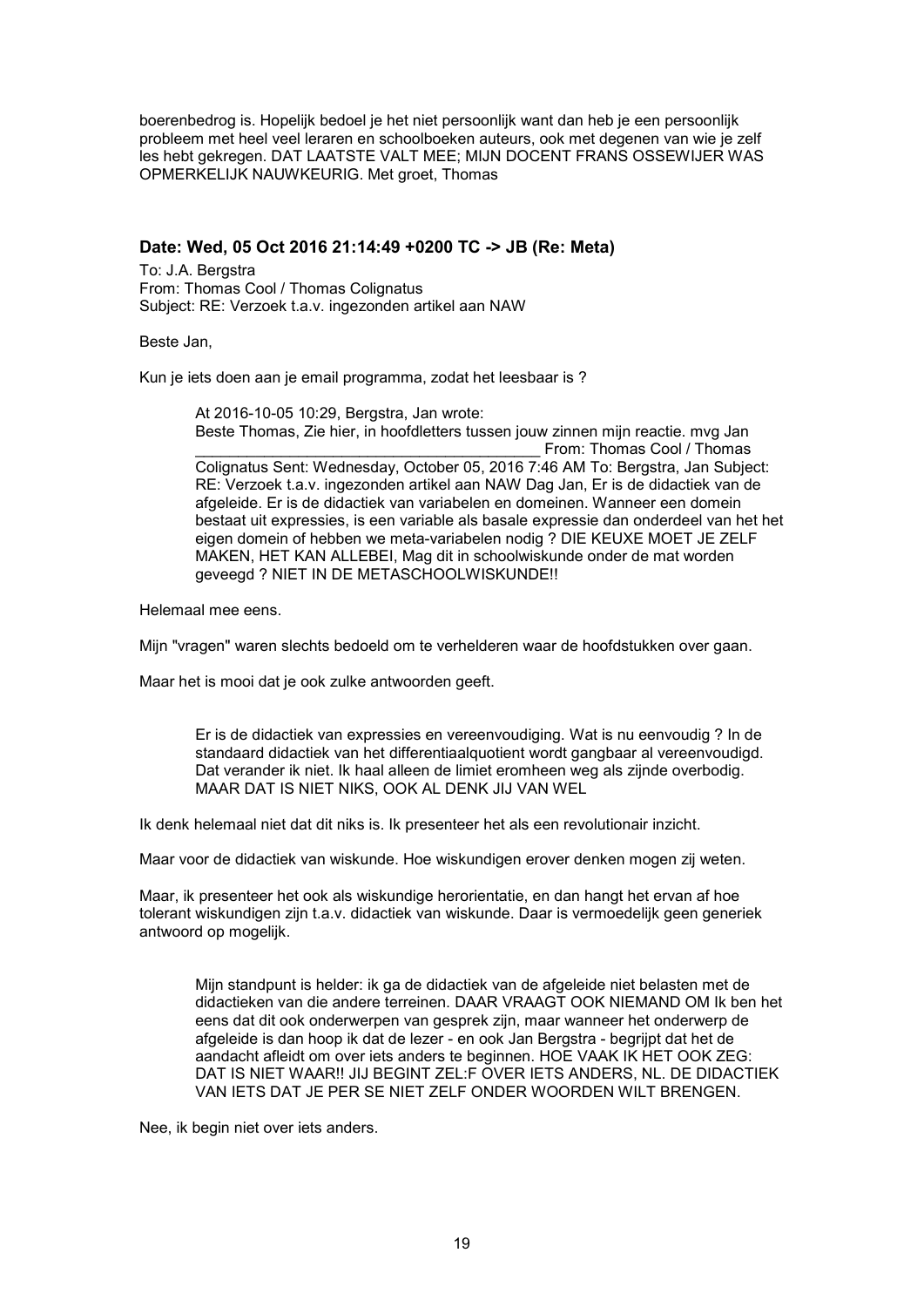Ik neem aan dat de hele schoolwiskunde voor je boerenbedrog is. Hopelijk bedoel je het niet persoonlijk want dan heb je een persoonlijk probleem met heel veel leraren en schoolboeken auteurs, ook met degenen van wie je zelf les hebt gekregen. DAT LAATSTE VALT MEE; MIJN DOCENT FRANS OSSEWIJER WAS OPMERKELIJK NAUWKEURIG.

Was hij zo nauwkeurig als je later aan de uni kreeg, of zoals je nu zelf zou eisen ?

Met groet, Thomas

Hopelijk wil je geen welles-nietes ?

Je hebt drie zomers van me verpest met dit soort reacties die op postzegelformaat kijken wat er op mijn opmerkingen aan te merken valt. Ik heb het altijd verstandig gevonden om toch te reageren, want ik wil niet het commentaar krijgen dat ik niet gereageerd zou hebben. Dit heeft geleid tot twee artikelen.<sup>29</sup> Ook heb ik veel respect voor je, en vraag me niet waarom, maar het is lijkt me een persoonlijke taxatie te zijn. Maar mijn diagnose blijft dat je een wiskundige bent die verdwaal[d] raakt in de empirie van didactiek. We raken nu in een herhaling van zetten. Voor mij volstaat je allereerste reactie t.a.v. het referee-rapport van NAW 2016. Kunnen we het hierbij laten ?

Met groet,

Thomas

# **Date: Thu, 06 Oct 2016 10:09:16 +0200 TC -> JB (What is your definition of y / x ?)**

To: J.A. Bergstra From: Thomas Cool / Thomas Colignatus Subject: RE: Verzoek t.a.v. ingezonden artikel aan NAW

### Beste Jan,

Mag ik mijn verzoek herhalen dat je ofwel een leesbaarder format kiest voor je antwoorden ofwel een emailprogramma gebruikt waarin dit automatisch gebeurt ? Je format sinds 2012 is voor een lezer zeer bewerkelijk, en je moet zoiets niet van je gesprekspartners vragen. Zie bijv. in de emails online hoeveel moeite ik heb moeten doen om ze leesbaar te presenteren.

Mijn aanduiding van hoofdstukken in didactiek ging gepaard met enkele vragen om te verduidelijken waarover die hoofdstukken gaan. Het was niet de bedoeling dat je die vragen ging beantwoorden. Maar met sommige antwoorden ben ik het denkelijk wel eens.

Inderdaad moet ook in meta-schoolwiskunde duidelijk zijn hoe e.e.a. wiskundig in elkaar zit voordat je er schoolwiskunde van maakt. Toch blijkt dit meer een ideaal dan werkelijkheid. Veel is historisch gegroeid, en niet zo logisch. Het is juist onderdeel van mijn agenda om hier meer orde te krijgen.

Ik denk niet dat het weghalen van de limiet "niks" is. Ik presenteer het wel degelijk als een andere aanpak.

 $\overline{a}$  $^{29}$  Addendum November: see the explanation at http://thomascool.eu/Papers/Math/JB/Index.html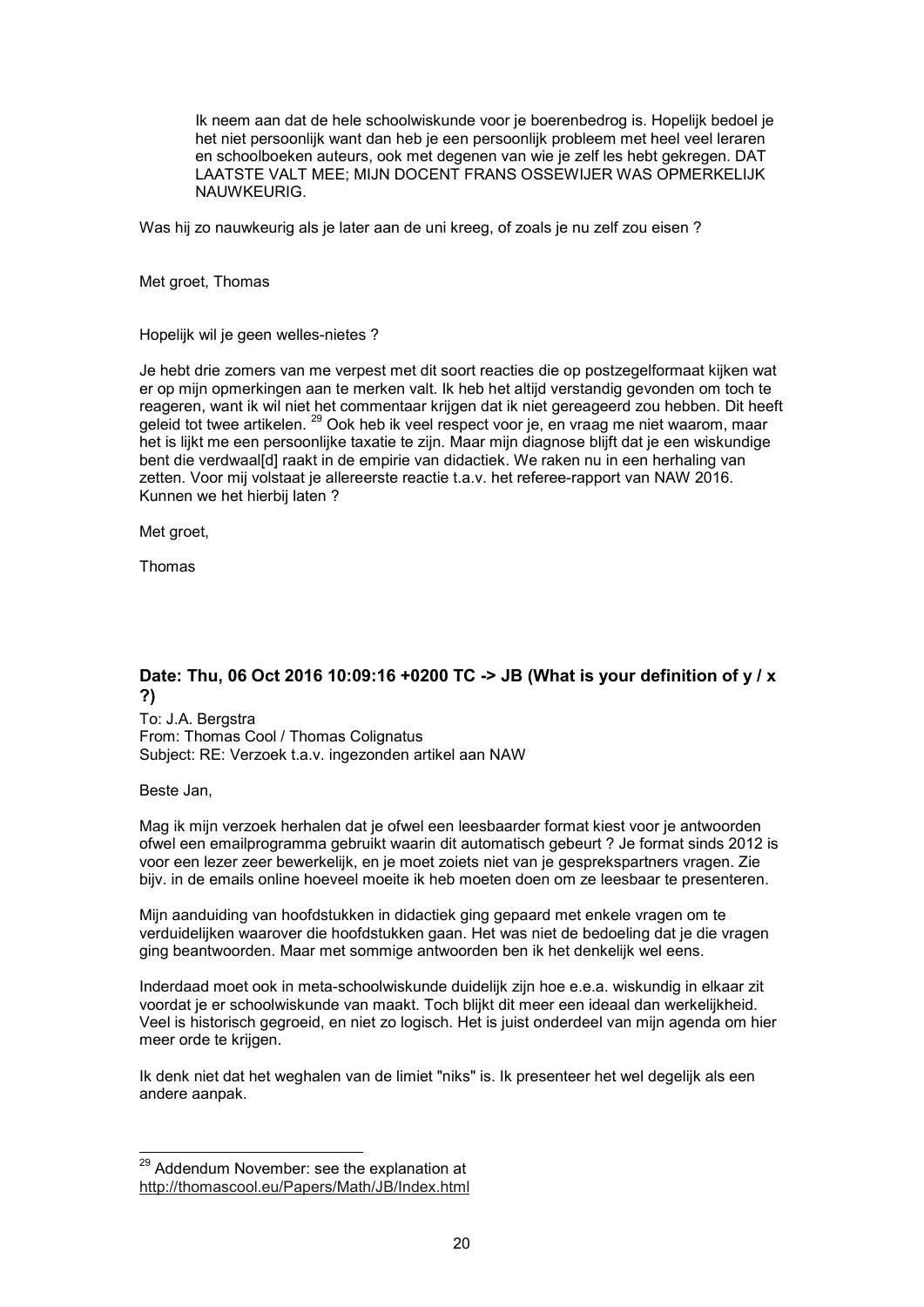Het is wel waar dat je begint over didactiek van "vereenvoudigen" terwijl ik het over didactiek van de afgeleide wil hebben. Je verandert het gespreksonderwerp naar een ander hoofdstuk uit de didactiek.

Je kunt zeggen dat het niet waar is, maar dan ontstaat de vraag wie bepaalt hoe die hoofdstukken eruit zien. Ik heb je gevraagd hoe je deling y / x definieert, en daarop heb je geen antwoord gegeven. Dat is onhandig, want wanneer ik zou weten wat jij y / x noemt, kan ik wellicht begrijpen waarom jij y // x niet begrijpt.

Leerlingen leren al hoe zij y / x moeten vereenvoudigen ook voor expressies. Mijn aanpak van de afgeleide maakt gebruik van wat zij al geleerd hebben. Ik ben geen wiskundige en het is niet mijn ambitie om hier een voor wiskundigen overtuigende beschrijving van te geven.

Het gevaar van deze email uitwisseling is voor mij dat je zou kunnen beweren dat je mij een vraag stelt en dat ik daarop geen antwoord heb gegeven. Dit gevaar heb ik geneutraliseerd door die andere emails te publiceren zodat mensen kunnen teruglezen dat ik antwoord heb gegeven maar dat je dit niet onderkent. <sup>30</sup>

Ook in dit geval is mijn wens dat je me hierin het laatste woord gunt, en niet reageert met een herhaling van zetten waarop ik reeds antwoord heb gegeven.

PM. De redactie van NAW schrijft me dat de afwijzing definitief is. Dat is wonderlijk. Krijgt een auteur geen ruimte om aan te geven dat een referee-rapport niet deugt ? Ook vertelt men me niet of men het artikel zelf gelezen heeft. Wanneer je hierop een reactie hebt hoor ik het graag. <sup>31</sup>

Met beste groet,

Thomas

# *Appendix D. Additional exchange with Joost Hulshof (VU)*

## **Discussion and weblinks**

It now appears that Joost Hulshof has misstated the case in **Appendix B**. It makes the case rather complex again. Probably it is clearest when I present this new development in **Appendix D.**

Hulshof & Meester claim not to use *quotients* and *limits* ("Bij dit alles is Newton alom aanwezig, maar zijn differentiequotiënten laten we achterwege." en ""§4.1 Raaklijnen zonder differentiëren").

This appears a matter of presentation since mathematically they still rely on quotients and limits. Note that these two notions are relevant in combination. One needs the quotient to "separate" the slope from the other expressions (that become zero), and one needs the limit to handle the "closeness to zero". This however is done differently in the algebraic approach with the dynamic quotient.

In the email of October 9 2016, Hulshof states: "Persoonlijk geef ik de voorkeur aan een definitie met lineaire benaderingen waarin helemaal niet gedeeld hoeft te worden." The emphasis seems to be on "division" but when the problem is "division by zero", the implication is that one might avoid the use of the limit.

 $\overline{a}$ 

<sup>30</sup> http://thomascool.eu/Papers/Math/JB/Index.html

<sup>&</sup>lt;sup>31</sup> Jan didn't give a reaction on this.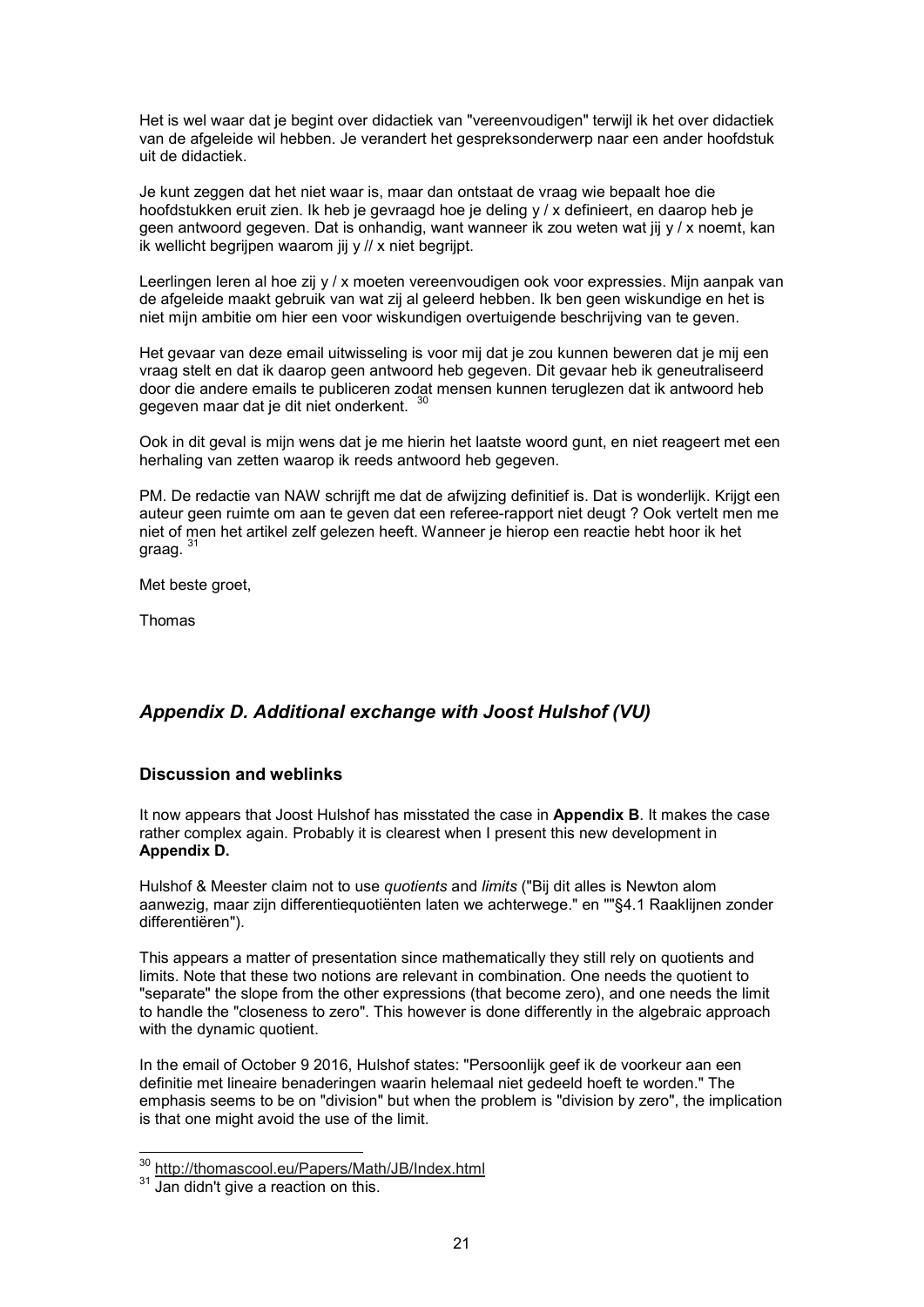Thus, the email by Hulshof on this aspect is no real support for the paper on the algebraic approach, and only a confounder of the proper argumentation.

Relevant are these texts:

- pdf later turned in booklet: http://www.few.vu.nl/~jhulshof/reader.pdf
- My discussion: https://boycottholland.wordpress.com/2016/12/18/introducing-thederivative-via-polynomials-q
- Hulshof's course on analysis: https://www.beteronderwijsnederland.nl/sites/beteronderwijsnederland.nl/files/Analyse201 7.pdf
- On the use of Landau's o: http://mathworld.wolfram.com/LandauSymbols.html

# **Date: Sun, 10 Nov 2013 13:13:44 TC -> Various others (Workshop NVvW)**

To:  $(...)$ From: Thomas Cool / Thomas Colignatus Subject: Re: NVvW Studiedag 9 november: presentatie D5 over de algebraische aanpak van de afgeleide Cc: chair NOCW, secr. NOCW Bcc: various others

Geachte wiskundige of wiskundeleraar,

Ik geef u gaarne een terugmelding over de sessie over de algebraische aanpak van de afgeleide. Mocht u aan een universiteit werken is mijn suggestie dit email door te sturen aan een colloquium-commissie. Ik herhaal een eerder verzoek aan Gerard Jeurnink & Nelleke den Braber tot een presentatie bij Platform Wiskunde NOCW (maar dan breder over COTP). Ik zou hier graag enig tempo willen maken gezien de eerdere laster en leugen in Euclides die onnodig vertraging oplevert.

De sessie was tweemaal een goed succes. Deelnemers waren natuurlijk niet onmiddellijk overtuigd maar men accepteerde dat je een "dynamische deling" zo kunt definieren, en men vond de uitleg over de manipulatie van het domein didactisch verhelderend.

Grappig was dat de eliminatie van de limiet en het differentiaalquotient niet als probleem werd ervaren. In de praktijk wordt er immers nog slechts vaag over gepraat.

Bij de overgang van Wiskunde B1,2 naar B zijn limieten eigenlijk al uit het programma verdwenen. Zie www.nieuwarchief.nl/serie5/pdf/naw5-2002-03-1-070.pdf en http://www.slo.nl/organisatie/inDeMedia/2008/S45C-108070809591.pdf , Jenneke Krüger, Euclides 83-8, p375: "Hoewel limieten weer in een subdomein opgenomen zijn is het niet de bedoeling hier een heel uitgebreid onderdeel van te maken. De limiet wordt beschouwd als een noodzakelijk concept bij de introductie van afgeleiden en bij bestudering van het asymptotisch gedrag van functies."

De analyse dat limieten ook inhoudelijk verwijderd kunnen worden komt voor velen derhalve als mosterd na de maaltijd.

Het antwoord hierop is:

(a) limieten zijn belangrijk, en zijn verwijderd met verkeerde reden, ook al is het een juiste observatie dat leerlingen terecht moeite hebben met limieten in het differentiaalquotient. Te adviseren is limieten terug te brengen m.n. voor asymptoten. Eindexamen B doen in wiskunde zonder begrip van limieten is bizar.

(b) Het gebruik van de dynamische deling herstelt op inzichtelijke wijze de verloren exactheid (als die er was) voor verhoudingen en afgeleide.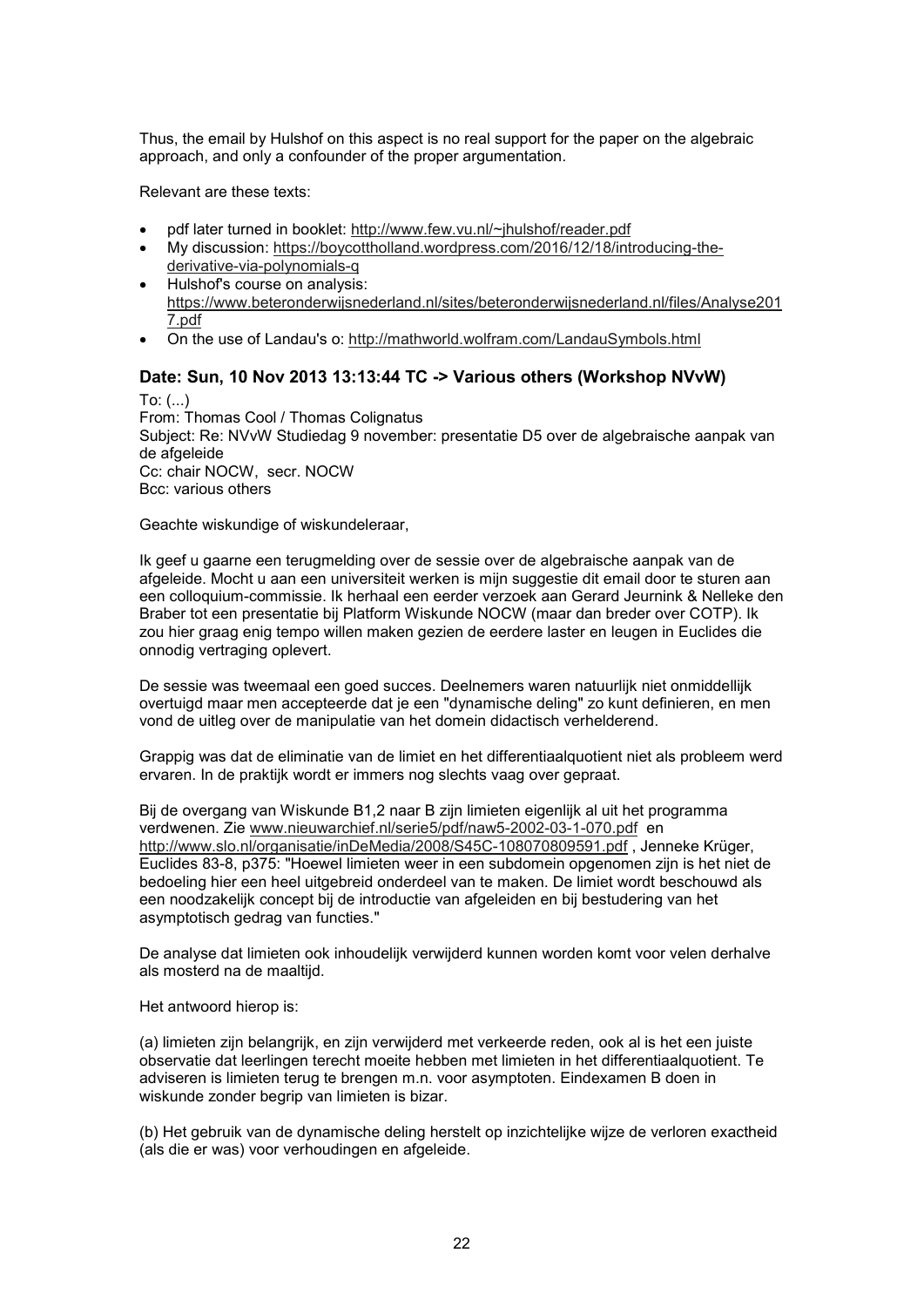Ik heb dit punt toegevoegd aan de sheets over de sessie, met behoud van de oorspronkelijke link:

http://thomascool.eu/Papers/COTP/2013-11-05-ColignatusStudiedagNVvW.pdf

Met vriendelijke groet,

Thomas Cool / Thomas Colignatus

## **Date: Sun, 10 Nov 2013 13:00:48 JH -> TC (Polynomials)**

From: "Hulshof, J." To: Thomas Cool / Thomas Colignatus CC: Chair NOCW, Secr. NOCW, Chair NVvW, Jeroen Spandaw, FI, SLO Subject: Re: NVvW Studiedag 9 november: presentatie D5 over de algebraische aanpak van de afgeleide

Beste Thomas,

Mijn persoonlijk voorkeur is om differentiaalrekening al heel vroeg voor polynomen te introduceren, mbv de staartdeling. Limieten zijn dan nog niet nodig. Het limietbegrip zou ik op school veel meer ophangen aan intuïtief begrip voor getallen dat met fatsoenlijk breukonderwijs al op de basisschool zou kunnen zijn bijgebracht. Regels als delen door een breuk is vermenigvuldigen met het omgekeerde zijn daarbij betekenisvol.

Ik speel met die gedachten in beide readers

http://www.few.vu.nl/~jhulshof/reader.pdf http://www.few.vu.nl/~jhulshof/reader2.pdf

Voor wat betreft de transcendente functies denk ik in een andere richting dan jij, zoals je bij lezen zult zien.

Voor de goede orde, ik heb je materiaal in onvoldoende detail bekeken om een oordeel te kunnen vellen.

Vriendelijke groet, Joost

On Nov 10, 2013, at 1:13 PM, Thomas Cool / Thomas Colignatus wrote: (...)

## **Date: Tue, 20 Dec 2016 11:01:47 TC -> JH (Remainder term)**

To: "Hulshof, J." From: Thomas Cool / Thomas Colignatus Subject: Re: Restterm

Dag Joost,

At 2016-12-20 10:27, you wrote: Je moet het eerst voor een monoom doen Thomas. Sectie 5.2 in

https://www.beteronderwijsnederland.nl/sites/beteronderwijsnederland.nl/files/Analyse 2017.pdf

Opgave 5.14 bijvoorbeeld.

Wat ik in sectie 5.2 op pag 83-84 [lees] toont: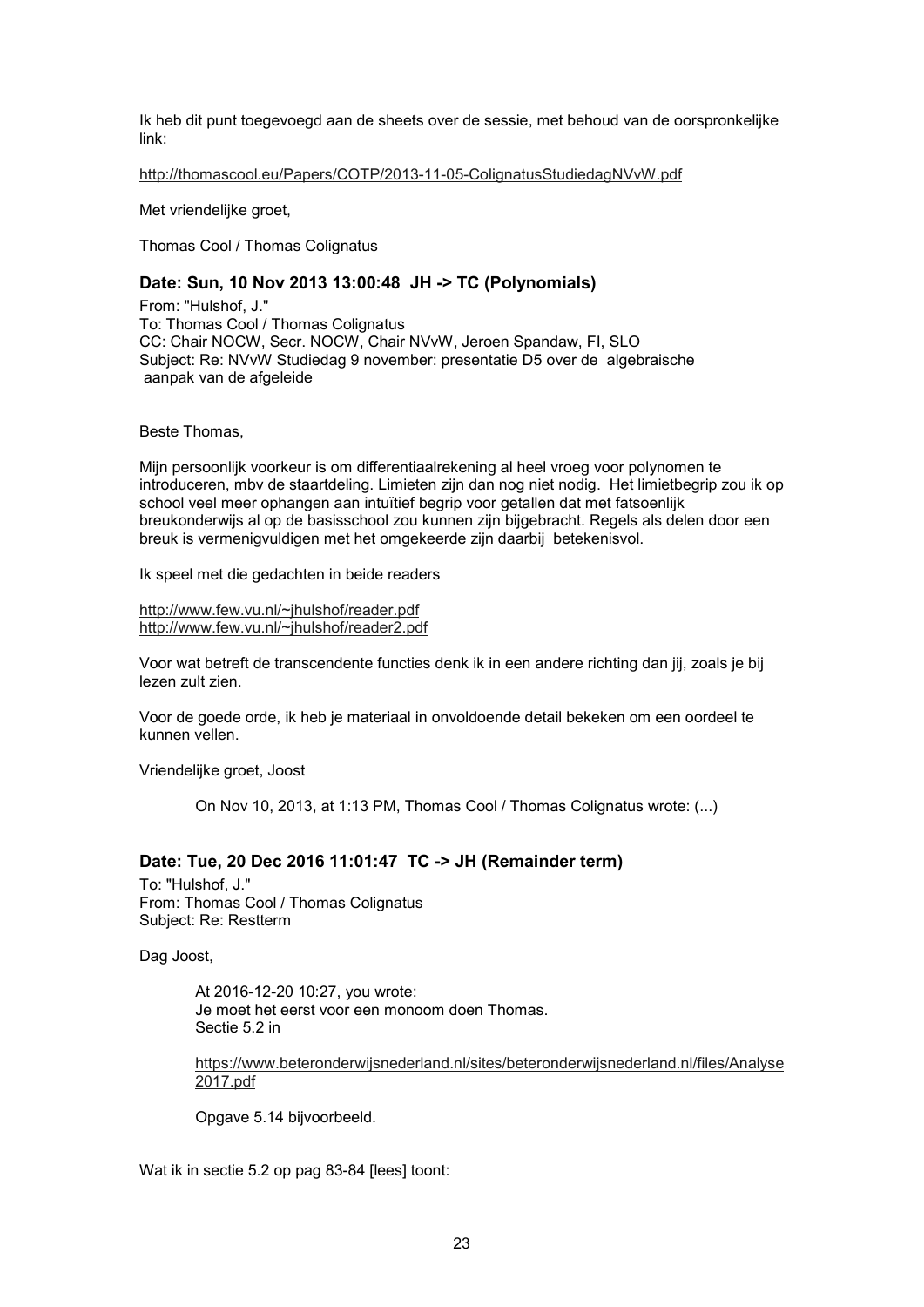- (1) Je verwijst toch naar een staartdeling
- (2) In formule (5.1) staat ook de factor (x a)^2 die niet zomaar verdwijnt
- (3) En voor de rest gebruik je toch weer epsilon en delta, zodat je het limietbegrip gebruikt.

Kortom, je beweert (in pdf van 2010) dat je geen limiet gebruikt, maar je doet het toch.

Met groet.

Thomas

### **Date: Tue, 20 Dec 2016 10:23:01 JH -> TC (Remainder term)**

From: "Hulshof, J." To: "Thomas Cool / Thomas Colignatus" Subject: Re: Restterm

Je snapt het nog niet Thomas.

- (1) Je rekent de formule uit met een staartdeling. Daarna verifieer je hem.
- (2) Er verdwijnt niets, maar je schat af: Opgave 5.14.
- (3) Jazeker, voor dit publiek. Om dat ze eps en delta moeten leren.

Kortom, ik doe het wel maar het hoeft niet.

Vriendelijke groet,

Joost

### **Date: Tue, 20 Dec 2016 11:25:52 TC -> JH ("Estimate" replaces "limit" ?)**

To: "Hulshof, J." From: Thomas Cool / Thomas Colignatus Subject: Re: Restterm

Dag Joost,

At 2016-12-20 11:23, you wrote: (2) Er verdwijnt niets, maar je schat af: Opgave 5.14.

Dus je vervangt "limiet" door "afschatten" ?

Als nieuw wiskundig begrip, zonder definities, verborgen in een opgave ?

Met groet,

Thomas

## **Date: Tue, 20 Dec 2016 15:26:21 TC -> JH (Tentative conclusion)**

To: "Hulshof, J." From: Thomas Cool / Thomas Colignatus Subject: Mijn tentatieve conclusie

Dag Joost,